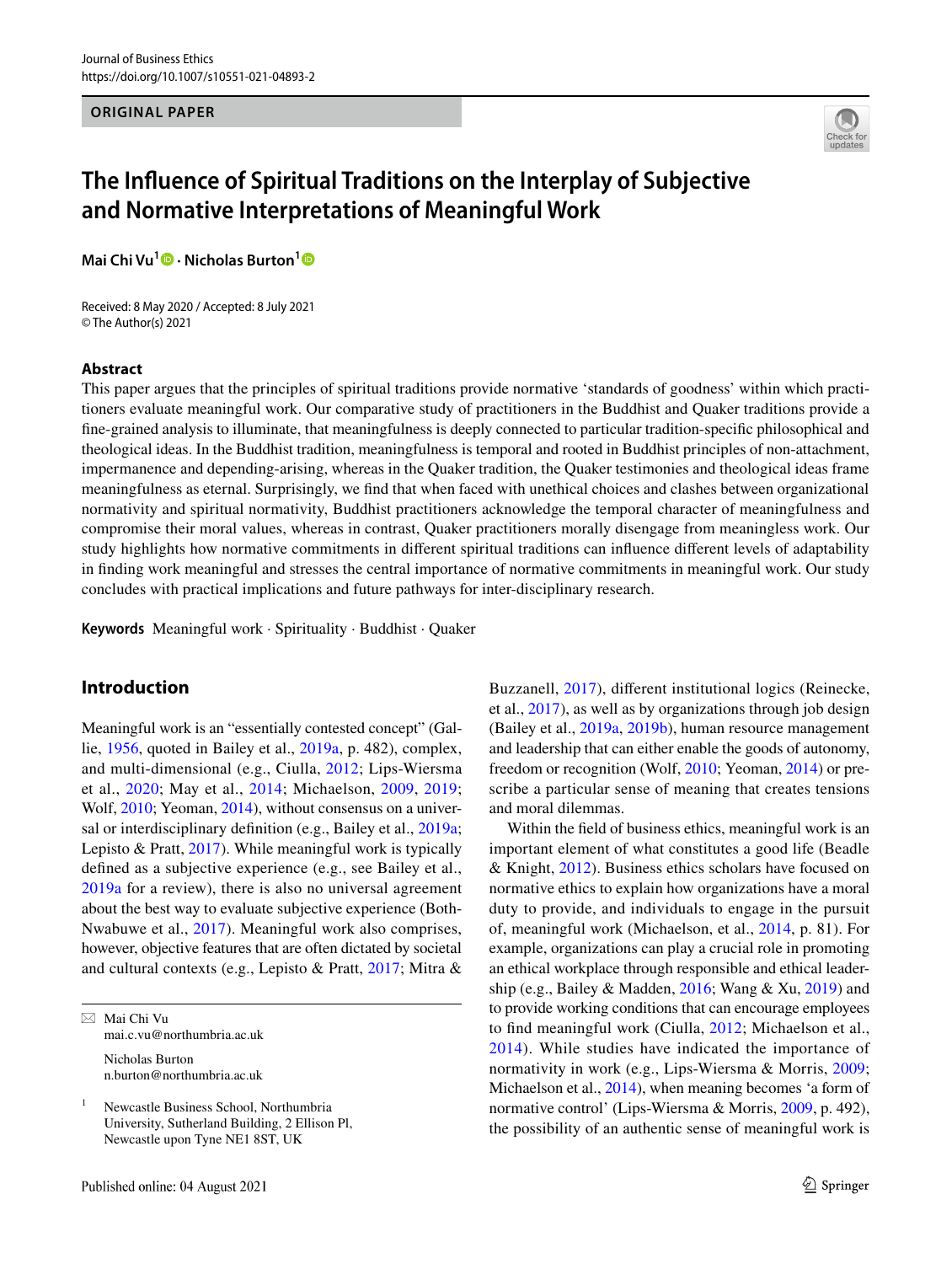challenged. Thus, concerns have arisen as to who has the power to determine meaning at work (Harding, [2019](#page-22-8)) as prescribed organizational practices or cultures may clash with individuals' subjective interpretations of meaning (Carton, [2017](#page-21-5)).

In normative approaches to meaningful work, much of the literature has similarly focused on how the moral worth of work is both subjective, and yet at the same time objective in the sense that worth infers conformity to some external or universal standard of goodness (Ciulla, [2000](#page-21-6); Michaelson et al., [2014](#page-23-4)). It is argued that solely subjective interpretations of meaningful work cannot adequately refect a "standard of judgment" (Wolf, [2010,](#page-23-0) p. 43). Thus, there is a timely need to deepen existing understandings of the dynamic interplay between subjective-normative interpretations of meaningful work (Michaelson et al., [2014\)](#page-23-4). The need for further research is no more pressing than in contexts characterized by signifcant diferences in ethical and moral priorities (Michaelson et al., [2014,](#page-23-4) p. 85).

One important source of these kinds of diference lies in an individual's spirituality or religion. Studies often indicate that individuals locate their spirituality as a central feature of their pursuit to fnd meaning or purpose in life (Lips-Wiersma, [2002\)](#page-22-9), and underpin their appetite to contribute to the greater good (Bailey et al., [2019a](#page-21-0)). Surprisingly, there have been few studies exploring meaningful work within the workplace spirituality literature (for a review, see Bailey et al., [2019b\)](#page-21-2) and yet a deeper understanding of subjectivenormative interpretations of meaningful work from the perspective of diferent spiritual traditions can help unpack the underlying tensions associated with this dynamic. Despite an implied standard of goodness or virtue in the notion of a 'tradition' (Moore & Beadle, [2006;](#page-23-6) Robson, [2015\)](#page-23-7), we also know that the practices of diferent traditions are malleable to subjective interpretation. Further, given the variation in philosophical and normative commitments between diferent spiritual traditions, there are also unanswered questions about how meaningful work varies across philosophical and theological attitudes that can potentially enrich 'crosscultural dialogue' on meaningful work (Michaelson et al., [2014](#page-23-4), p. 88).

Following, we unpack the interplay between the normative content of two spiritual traditions and the subjective interpretations of experienced practitioners. Our research questions explored the following issues: (1) *How the subjective-normative interface of spirituality shapes and legitimizes what is considered meaningful work?* (2) *What tensions were experienced, and how were they overcome?* We collected interview data from two cohorts of individuals who described themselves as either Buddhist or Quaker, and who held a leadership or managerial role in a proft or non-proft organization. Diferent traditions teach diferent philosophies of life (Huang & Wang, [2019](#page-22-10)). We chose the Buddhist and Quaker contexts to help us illuminate how these diferences impact upon subjective interpretations of meaningful work. While both traditions share epistemic standards relating to the primacy of personal experience, they also have important diferences; none more so than the diferences of belief in God. For example, Quakerism has Christian roots and a theology grounded in fnding unity with God (Dandelion, [2008\)](#page-22-11). In contrast, Buddhism is not God-centred and the 'non-self' doctrine of Buddhism stands in contrast with the eternal soul in Christian religions. Both traditions are also considered minority practices in the demographic of the studied contexts, which we believe can highlight distinctive tensions in the meaning-making process.

To signpost our contributions: First, we provide a fnegrained analysis relating to how meaningfulness is conceptualized by practitioners of diferent spiritual traditions. Our findings emphasize that meaningfulness is deeply connected to the different normative commitments and respective philosophies of each tradition. Importantly, we fnd meaningfulness is framed diferently in each tradition: Buddhist practitioners frame meaningful work as temporal, transient and context-specifc, whereas Quaker practitioners explain meaningfulness as something which is eternal and unafected by context. Unlike Quaker practitioners, we show how Buddhist practitioners are willing to be contextually adaptive in order to fnd work meaningful. Second, we illuminate the signifcant tensions experienced in negotiation between organizational normativity and the kinds of normativity expressed in each of the two spiritual traditions. Our fndings show that normative commitments and practices in spiritual traditions can infuence individuals' meaning-making more evidently than organizational control mechanisms. However, this sometimes results in behaviours of resistance or disengagement.

The paper proceeds as follows. First, we review the literature and locate spirituality as both normative and subjectively interpreted. Second, we present our research method and fndings. Third, we discuss our fndings to elaborate both the theoretical and practical contributions of the study. Lastly, we conclude with pathways and directions for future research.

## **Subjective/Normative Meaningful Work**

Meaningful work consists of a subjective sense of positive meaning that individuals derive from work, but also one grounded in an objectivity that shapes and legitimizes what is considered meaningful (Bailey et al., [2019a](#page-21-0); Steger et al., [2013](#page-23-8)). Many scholars have defned meaningful work based on the extent to which work is subjectively meaningful to particular individuals (Bailey et al., [2019a](#page-21-0); Bunderson & Thompson, [2009](#page-21-7); Renard & Snelgar, [2016\)](#page-23-9). Meaningful work has therefore been explored as an individual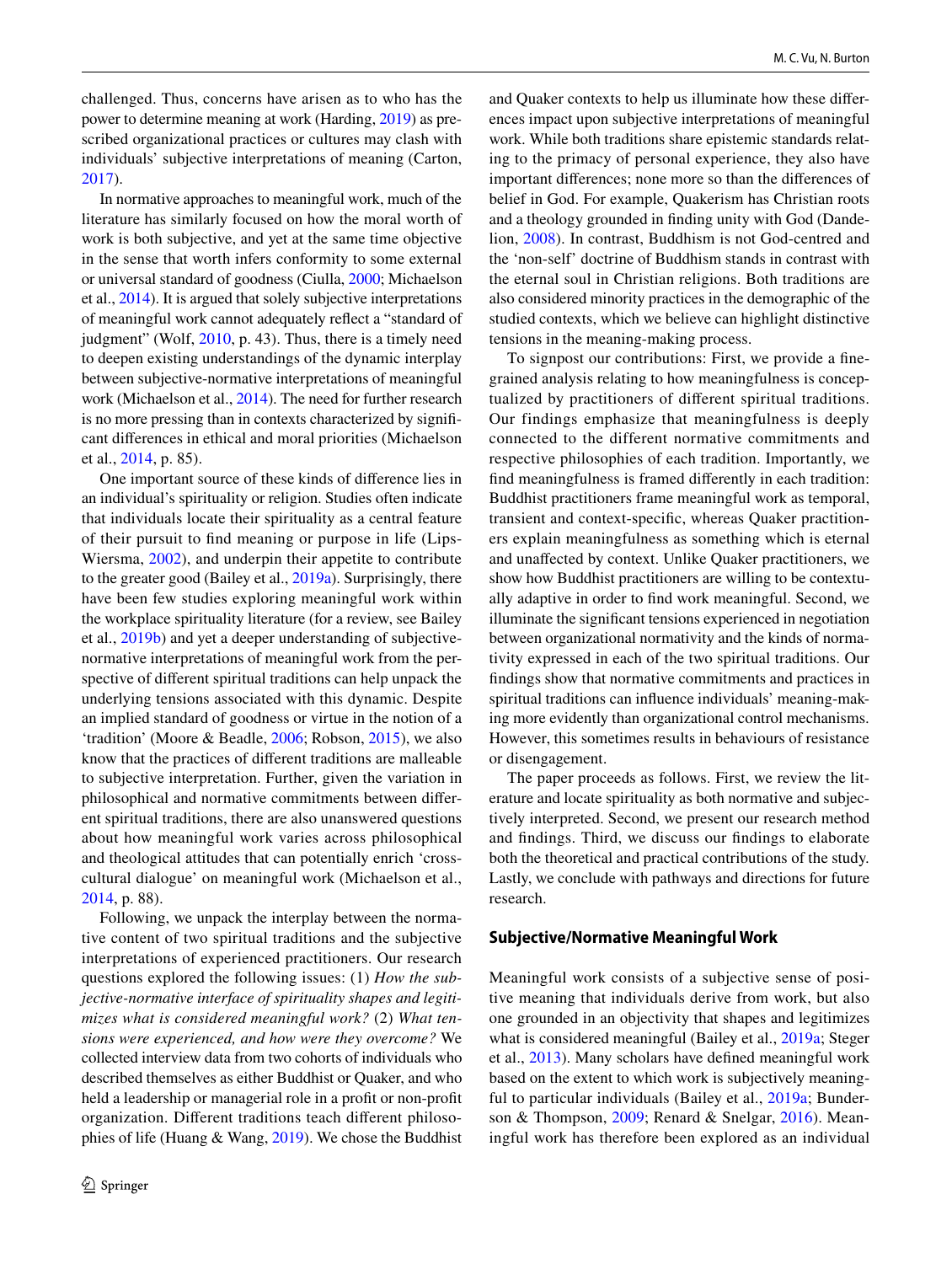level phenomenon (Lepisto & Pratt, [2017\)](#page-22-6) and a property of human beings (Lips-Wiersma & Morris, [2009](#page-22-7)). Existing studies have shown how individuals often need to satisfy personal motives, goals and ambitions (see Bailey et al., [2019a,](#page-21-0) [2019b](#page-21-2) for review). Subjective interpretations of meaningful work can be guided by individual characteristics, such as personality. For instance, Macey and Schneider [\(2008\)](#page-22-12) found that a proactive personality can help individuals experience work in a positive and energetic way, and that some people are better at constructing meaning in work than others (Isaksen, [2000\)](#page-22-13). People with more hardiness have the curiosity to fnd their experiences meaningful, while people with lower hardiness tend to fnd their environments meaningless or threatening (Kobasa & Puccetti, [1983\)](#page-22-14). Social and cultural contexts can also shape individuals' subjective interpretations of meaningfulness (Lepisto & Pratt, [2017](#page-22-6); Michaelson, [2009;](#page-22-4) Mitra & Buzzanell, [2017\)](#page-23-2) whereby individuals can develop their own accounts of the worthiness of the work based on social, cultural and institutional contexts (Lepisto & Pratt, [2017,](#page-22-6) p. 112).

Michaelson [\(2019](#page-22-5)) argues however that subjective interpretations of meaningfulness do not adequately question if individuals can be wrong about their interpretation. In fact, Michaelson argues that subjectivism alone can be potentially harmful when it encourages an individual to engage in unproductive, counterproductive or destructive work, despite it being subjectively experienced as meaningful. For instance, voluntary work in a German refugee shelter was reframed in a dysfunctional way by volunteers to maintain their own sense of meaningfulness (Florian et al., [2019](#page-22-15)). On the other hand, people react to job surroundings based on their impression of the demands, hindrances and potentials of work (Lazarus & Folkman, [1984\)](#page-22-16) and there are circumstances when people may adapt to unfavorable circumstances that makes any self-evaluation of satisfaction distorted. Meaningfulness is not an inherent characteristic of a specifc type of work and even though repetitive work can be considered as meaningless, alienating and dehumanizing (Fromm, [1990\)](#page-22-17), it is still possible to subjectively construct meaning in repetitive work (Isaksen, [2000\)](#page-22-13).

Meaningful work also comprises objective features shaped by institutional logics (e.g., Reinecke, et al., [2017](#page-23-3)), societal and cultural contexts (e.g., Lepisto & Pratt, [2017](#page-22-6); Michaleson, [2019](#page-22-5); Mitra & Buzzanell, [2017](#page-23-2)), and by organizations through job design, human resource management, values, culture or leadership (e.g., Cartwright & Holmes, [2006;](#page-21-8) May et al., [2004\)](#page-22-18). Social and cultural factors infuence an individual's sense of meaningfulness. Weak formal institutions (e.g., law enforcement), for example, can infuence meaning-making resulting in tensions between the notion of relational ethics and personal struggles in addressing moral issues (Vu, [2021](#page-23-10)). Organizations may, however, control or prescribe meaning and subvert an individual's subjective meaning-making process (Lips-Wiersma & Morris, [2009](#page-22-7); Michaelson et al., [2014](#page-23-4)). Such potentially manipulative or emotivist approaches to leadership (Sinnicks, [2018](#page-23-11)) can control meaning and trap employees into accepting harmful working conditions which can lead to a sense of alienation (Bailey et al., [2017](#page-21-9); Lips-Wiersma & Morris, [2009\)](#page-22-7), or highlevels of adaptive preference (Nussbaum, [1997](#page-23-12); Sen, [1985\)](#page-23-13) whereby individuals may revise down their expectations in which work can be meaningful (Vu, [2020](#page-23-14)).

Meaningfulness as a normative concept (Seachris, [2013](#page-23-15)) can help to shape a standard of objectivity. Normative concepts are closely related to philosophical ethics (Michaelson, [2019](#page-22-5)). When shaped by normative commitments, work can be socially meaningful when employees have prosocial motivations (Grant, [2007;](#page-22-19) Grant et al., [2007](#page-22-20)), a desire to make a positive diference in others' lives as well as to develop good character and a virtuous disposition (Beadle & Knight, [2012](#page-21-3)). A normative sense of meaningful work involves an understanding of how work itself can be a contributor to a good life that gives individuals objective moral reasons to pursue meaningful work, and to impose moral obligations on institutions and organizations to provide such work (Michaelson, [2019\)](#page-22-5).

Normative theorists (e.g. Selznick, [1948\)](#page-23-16) emphasize the role of social obligation, values, and norms of how things should be done (Scott, [1995](#page-23-17)). In exploring normative accounts of meaningful work, much of the literature has mostly focused on the efects of institutional, social and cultural factors (e.g., Lips-Wiersma et al., [2020;](#page-22-2) Michaelson, [2019;](#page-22-5) Yeoman, [2014](#page-23-1)). For instance, institutional logics can foster moral schemes and features which legitimize an individuals' sense of worth (e.g., Reinecke et al., [2017](#page-23-3), p. 41). Stein et al. [\(2019](#page-23-18)) found that institutional framing can infuence an individuals' self-actualization and development, afecting their sense of meaningfulness (Stein et al., [2019](#page-23-18)). Meaningful work can also be normatively justifed as an object of political action constituted by goods of autonomy, freedom and dignity (Yeoman, [2014](#page-23-1)). An individual's sense of meaningfulness is also culturally created and transmitted (Baumeister et al.., [2013](#page-21-10), p. 506) because expectations of meaning difer across cultures (e.g., Harpaz & Fu, [2002](#page-22-21); Lysova et al., [2019](#page-22-22)). For instance, Confucian ethics can infuence normative motives at work (e.g., Busse et al., [2018](#page-21-11); Chu & Vu, [2021](#page-21-12); Kang et al., [2017\)](#page-22-23). In countries with more individualistic and capitalist values such as the United States, societal expectations for subjective meaning from work can be higher than collectivist cultures where work could be seen as a means to an end to support family and community rather than an end in itself (Lysova et al., [2019](#page-22-22)).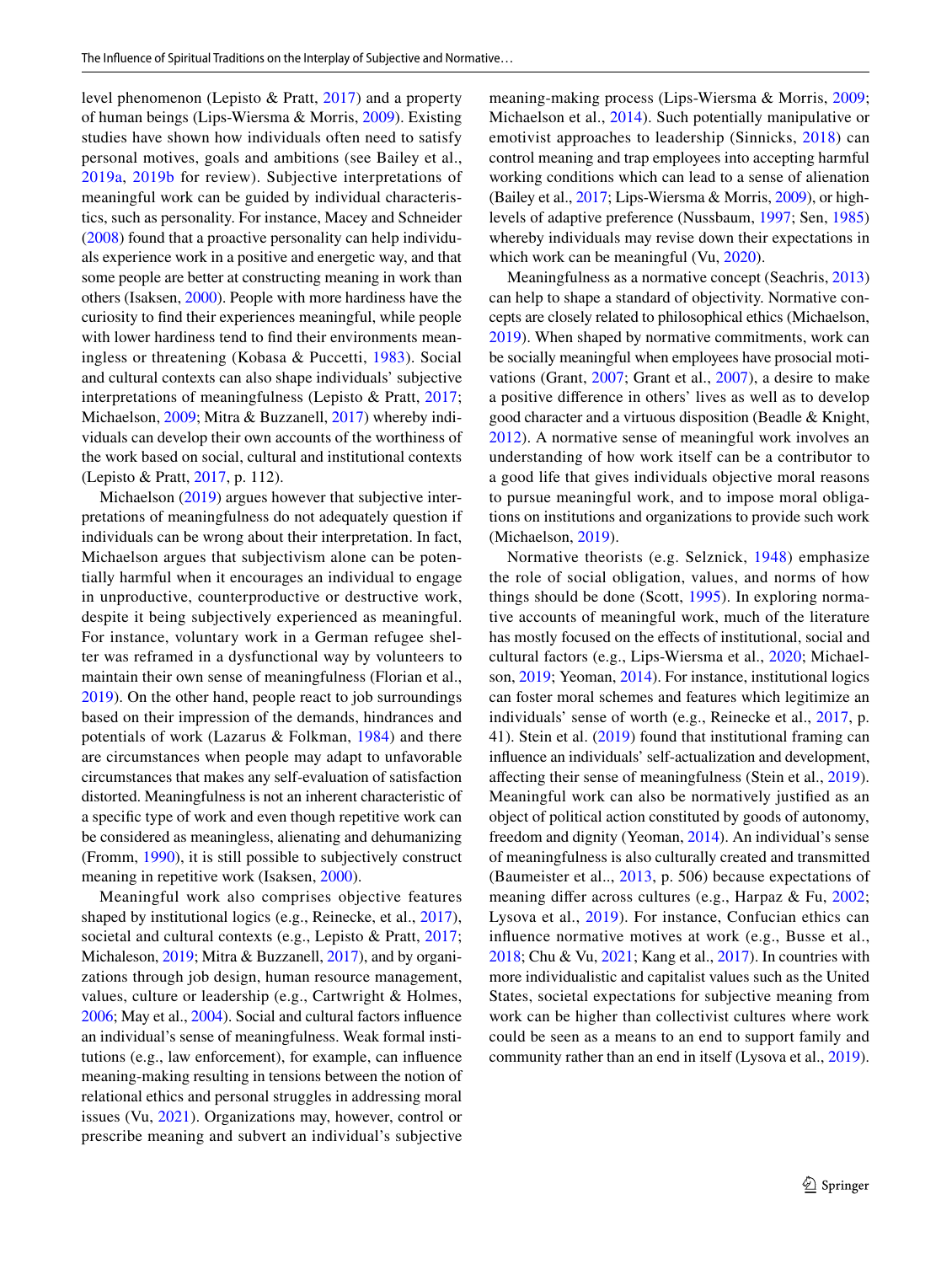## **Spirituality and Meaningful Work**

One important aspect of normativity is spirituality which consists of sets of beliefs, ethics, commitments, meanings and values to structure good living (Helminiak, [2011](#page-22-24)). Spirituality enables a person to develop good moral habits (Cavanagh & Bandsuch, [2002](#page-21-13)). Studies often indicate that individuals locate their spirituality as a central feature of their pursuit to fnd meaning or purpose in life (Lips-Wiersma, [2002](#page-22-9); Rosso et al., [2010\)](#page-23-19). Spirituality underpins their appetite to contribute to the greater good (Bailey et al., [2019a\)](#page-21-0), to facilitate "an authentic connection between their work and a broader transcendent life purpose beyond the self" (Bailey & Madden, [2016](#page-21-4), p. 55).

However, while existing literature regards meaningful work as one element of spirituality at work (Bailey et al., [2019b](#page-21-2)), little is known about how the tradition-specifc normative commitments or philosophical ideas of diferent spiritual traditions shape subjective interpretations of meaningful work. In particular, when connecting meaningful work to spirituality, most studies treat spirituality as a monoculture (e.g., Ahmad & Omar, [2016](#page-21-14); Pardasani et al., [2014](#page-23-20)). Notable exceptions are Adawiyah's and Pramuka's [\(2017\)](#page-21-15) study of the Islamic tradition, and Tablan [\(2019](#page-23-21)) who associates the Buddhist notion of 'right livelihood' to meaningful work. However, we are unaware of any comparative studies thereby limiting the potential for 'cross-cultural dialogue' on meaningful work (Michaelson et al., [2014](#page-23-4), p. 88). This kind of comparative dialogue is important because diferent spiritual traditions refect diferent philosophies of life that shape an individual's understanding and interpretation of meaningful work in diferent ways (Cavanagh & Bandsuch, [2002](#page-21-13)). The tensions between spiritual practices and organizational, institutional and societal constraints are important parts of a negotiation process of meaning-making (Lepisto & Pratt, [2017](#page-22-6); Mitra & Buzzanell, [2017;](#page-23-2) Vu, [2020\)](#page-23-14), yet much remains to be explored to further understand how moral dilemmas and spiritual-enacted responses difer in diferent spiritual traditions that can further contribute to the conceptualization of normative accounts of meaningful work.

### **Overview of the Studied Spiritual Traditions**

We chose the Buddhist and Quaker contexts to study for a number of reasons. First, Buddhism and Quakerism share epistemic standards relating to the primacy of personal experience. However, Quakerism has Christian roots and a theology grounded in fnding unity with God (Dandelion, [2008](#page-22-11)), whereas Buddhism is not God-centred and its philosophy and practice are based on the fundamental understandings of the truths and sources of sufering. Moreover, both traditions are minority practices in the demographic of the studied contexts, which we believe can highlight distinctive tensions

in the meaning-making process. For instance, Buddhists account for 16.2% of the Vietnamese population compared to folk religions (45%) and people who do not follow any religious traditions (Pew Research Center, [2020\)](#page-23-22). However, there has been a rising phenomenon of engaged Buddhism in the country impacting on business practices and the personal struggles associated with applying Buddhist practices in organizations (Vu, [2021;](#page-23-10) Vu & Tran, [2021\)](#page-23-23). Similarly, Quakerism is a minority religion in the UK with around 20,000 members (Dandelion, [2014\)](#page-22-25). However, despite their small size, Quakers have had a signifcant impact on ethical approaches to industry and commerce (eg, Walvin, [1997](#page-23-24)).

Buddhism is a philosophy with an ethical and moral way of living life rather than a conventional religion (Cooper & James, [2005](#page-22-26); Johansen & Gopalakrishna, [2006](#page-22-27); Marques, [2010\)](#page-22-28). Buddhist practices are fundamentally based on the Four Noble Truths (Sanskrit: *catvāri āryasatyāni*; Pali: *cattāri ariyasaccāni*) (Bodhi, [1984](#page-21-16)) to understand sources of sufering and the 'right' principles (e.g., right view, right intention, right speech, right action, right livelihood, right effort, right mindfulness, right concentration) of the Noble Eightfold Path (Sanskrit: *āryāṣṭāṅgamārga*; Pali: *ariyo aṭṭhaṅgiko maggo*) that guide individuals to overcome ignorance and sufering by defeating excessive attachment to one's own ideology through stages and processes of self-transformation. Buddhist practices embrace compassion (*karuṇā*) as the aim of personal transformation; and aim at wisdom accumulation to enable practitioners to help others alleviate their pain or sufering (Dalai Lama, [1995](#page-22-29); Rinpoche, [1992\)](#page-23-25) and to enhance social capital (Burton & Vu, [2021](#page-21-17)). Buddhist practices are also guided by the notion of understanding:

*Impermanence* (Pāli: *anicca*; Sanskrit: *anitya*)—considering all phenomena as impermanent and empty of intrinsic existence (Thich, [1999](#page-23-26)). In this sense, all phenomena are constantly changing even in meaningful moments of time; and anything that resembles an intrinsic existence of the self or phenomena cannot be located in time and space (Tsong-Kha-pa, [2004](#page-23-27)). Without a fxed self, individuals are more capable of change in response to the impermanent nature of phenomena (Harvey, [2000,](#page-22-30) p. 34).

*Dependent arisin*g (Sanskrit: *Pratītyasamutpāda*; Pali: *Paṭiccasamuppāda*)—refers to the nature of the universe whereby all phenomena are interwined and all mental and physical states arise from and depend on conditions (Harvey, [2000](#page-22-30), p. 435). Individual betterment and social good on the other are fundamentally interrelated and interdependent (Rajavaramuni, [1990,](#page-23-28) p. 31).

Buddhist practice is a personal experience, a process of self-transformation, and a refexive spiritual journey where one learns to let go of self-serving pursuits. Without continuous practice and experiences of failure (Vu, [2021](#page-23-10)), one cannot experience the 'truths' in Buddhism. The practice of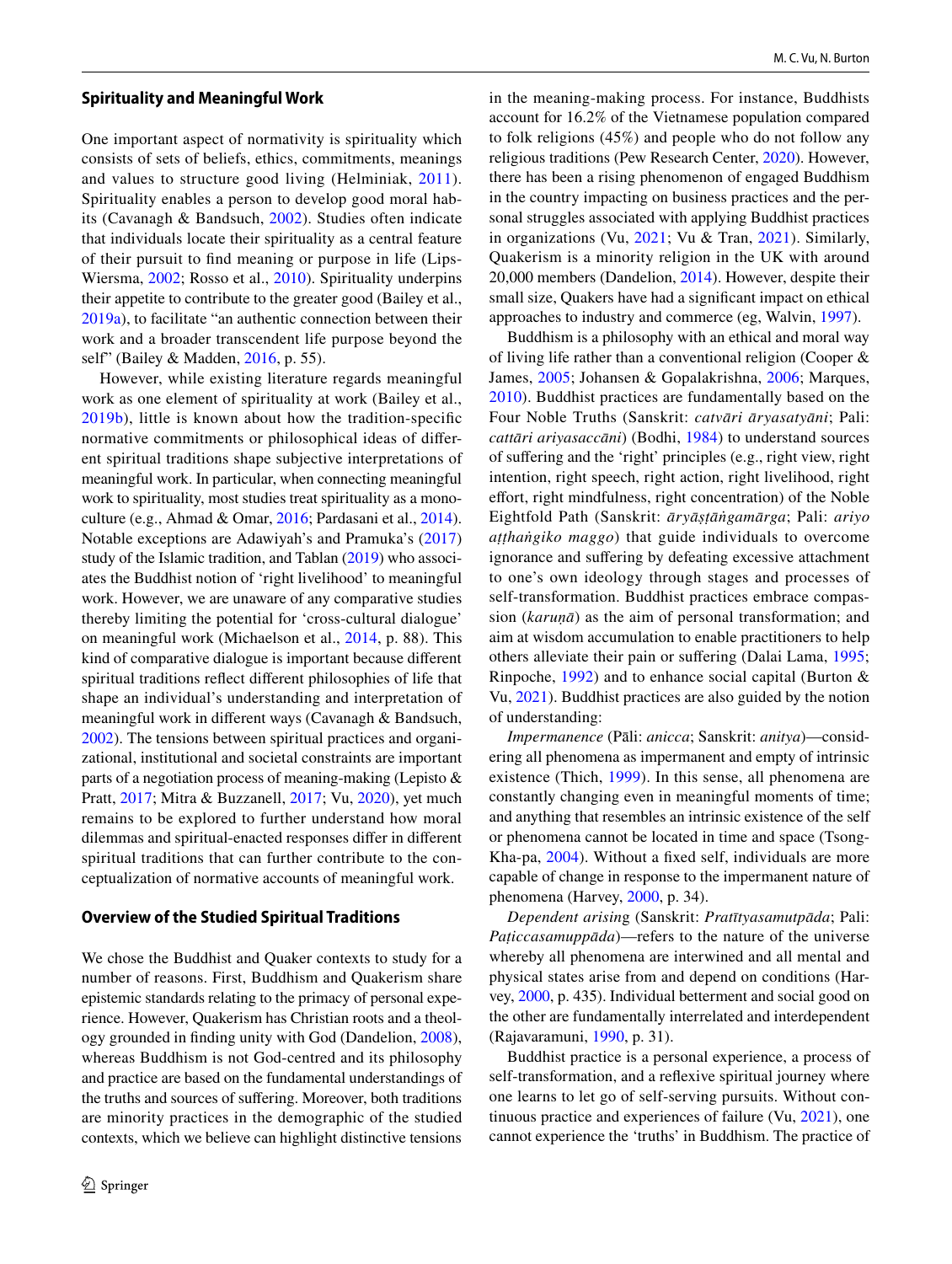Buddhism is embedded in personal experience since there are variations of practice and diferent interpretations. In the Brahmajāla Sutta, the Buddha considers the 'sixty-two' philosophical views as all paths to liberation and these different views offer various different meditation techniques and religious disciplines (Rhys-Davids, [1899](#page-23-29); Schroeder, [2004](#page-23-30)). Buddhist teachings (eg, the Dharma, including notions of dependent arising, non-self, impermanence, etc.) were referred to by the Buddha as a 'raft', nothing more than provisional devices through which to help others, and which cannot be applied in the same way in all situations and contexts. The 'right' way is determined by karmic disposition and context (Schroeder, [2004\)](#page-23-30). The Buddha demonstrated that the Dharma is a type of karmic reasoning, with a variety of delivery forms known as skillful means (Kern, [1989](#page-22-31); Lindtner, [1986\)](#page-22-32). This highlights how normative inquiry in Buddhism is embedded in a contextual approach which is more pragmatic and functional rather than propositional and is without fxed evaluative criteria (Schroeder, [2004](#page-23-30), [2011](#page-23-31)). Therefore, though Buddhist practices are based on the fundamentals of the Dharma, they are subject to each practitioners' subjective understandings and contextual applications.

Quaker theology is also diverse, varied and 'liquid' (Collins & Dandelion, [2014](#page-22-33)), although central to Quaker theology is the idea of the Light Within implanted by God in every person and a readiness to answer that of God in another (Dandelion, [2004](#page-22-34)). Given that a Light Within is implanted in each and every person, Quakers have no priesthood and widely reject the sacred/secular binary, refecting the presence of the divine in both 'worldly' and 'religious' activity (Muers & Burton, [2019](#page-23-32)). Burton and Sinnicks [\(2021\)](#page-21-18) remarked that this continuity of inner and outer life is deeply important in Quaker theology.

While Quakerism has Christian roots, Quakerism afords primacy not to creed or scripture, but to 'experimental' ways of knowing; claims to knowledge are based on collective discernment of right action (Muers, [2015,](#page-23-33) p. 15) which is known through a dynamic interaction between individual and community experience (Muers & Burton, [2019](#page-23-32)), guided and shaped by the Quaker testimonies to peace, truth, integrity, simplicity, and equality. Testimony relates to the pattern of life to which Quakers subscribe and refects an outward expression of an inner orientation to God (spirit); what Quakers do is more a statement of faith than words (Burton & Bainbridge, [2019;](#page-21-19) Scully, [2009\)](#page-23-34). Personal experience is thus made sense of and evaluated in the context of the Quaker testimonies (Muers, [2015;](#page-23-33) Muers & Burton, [2019](#page-23-32)).

The testimonies are "storied and shared traditions" (Burton et al., [2018,](#page-21-20) p. 360) that promote standards of goodness that indicate the good life. In Quaker Studies, Scully ([2009\)](#page-23-34) reported that virtue ethics is the preferred ethical framework for UK Quakers, and that Quakers would reject a deontological or utilitarian approach to ethics due to a rejection of epistemic closure (Dandelion, [2004\)](#page-22-34) and the primacy that Quakers grant to personal experience and experiential ways of knowing over creed or scripture (Muers, [2015](#page-23-33)). Further, the value Quakers' place on social justice is unlikely to sit comfortably with utilitarian ethics. While the continuity of spiritual and social life is central to "Quaker morality" the interplay between personal and community experience creates a potential space for a subjective interpretation of the good life.

# **Methodology**

We collected interview data from two cohorts of individuals who described themselves as either Buddhist or Quaker, and who held a leadership or managerial role in a proft or nonproft organization. We recruited thirty-six Buddhist participants in twenty organizations, who were all practitioners in their daily lives and in the work-place context. Many of the Buddhist practitioners followed the Vajrayana and Mahayana tradition (unlike the Theravada school which is more individualistic in attaining liberation). The Mahayana and Vajrayana paths facilitate not only individual progression but also through doing good for others (Ray, [2002\)](#page-23-35) through skillful and contextual approaches to spiritual practice which are more practical in complex business contexts. The Buddhist participants were recruited by snowballing between 2018 and 2019, and interviews took place in 2019. We selected Vietnam owing to the rising 'Engaged Buddhist' movement in the country that facilitates Buddhist practices in organizations (Vu, [2019](#page-23-14); Vu & Tran, [2019\)](#page-23-23). We also recruited thirtyfour Quakers from across twenty-three organizations. The participants were either members or regular attenders of a UK Quaker meeting associated with the Religious Society of Friends (Quakers), and all participants were recruited at a UK Quakers & Business conference held in London in 2017. The data collected for this study forms part of a wider study of UK Quakers that covered practitioner interpretations of self-identity, morality and meaningful work (see Burton & Vu, [2020\)](#page-21-21). We selected the UK as representative of a Liberal Quaker tradition (Dandelion, [2017\)](#page-22-35). The profle of our interviewees is shown in Table [1.](#page-5-0)

Semi-structured interviews were utilized to collect data in both cohorts, and each interview was conducted in a private meeting room for about one hour at the participants' place of work. We invited participants to tell us about their experiences of meaningful work. Thus, we located the interview within the feld of meaningful work, but allowed any direct connection related to spirituality/religion to emerge spontaneously during the interview process. We avoided creating a formal interview schedule, preferring to explore issues and themes as they emerged during the interview process. Follow-up questions, therefore, varied in each interview in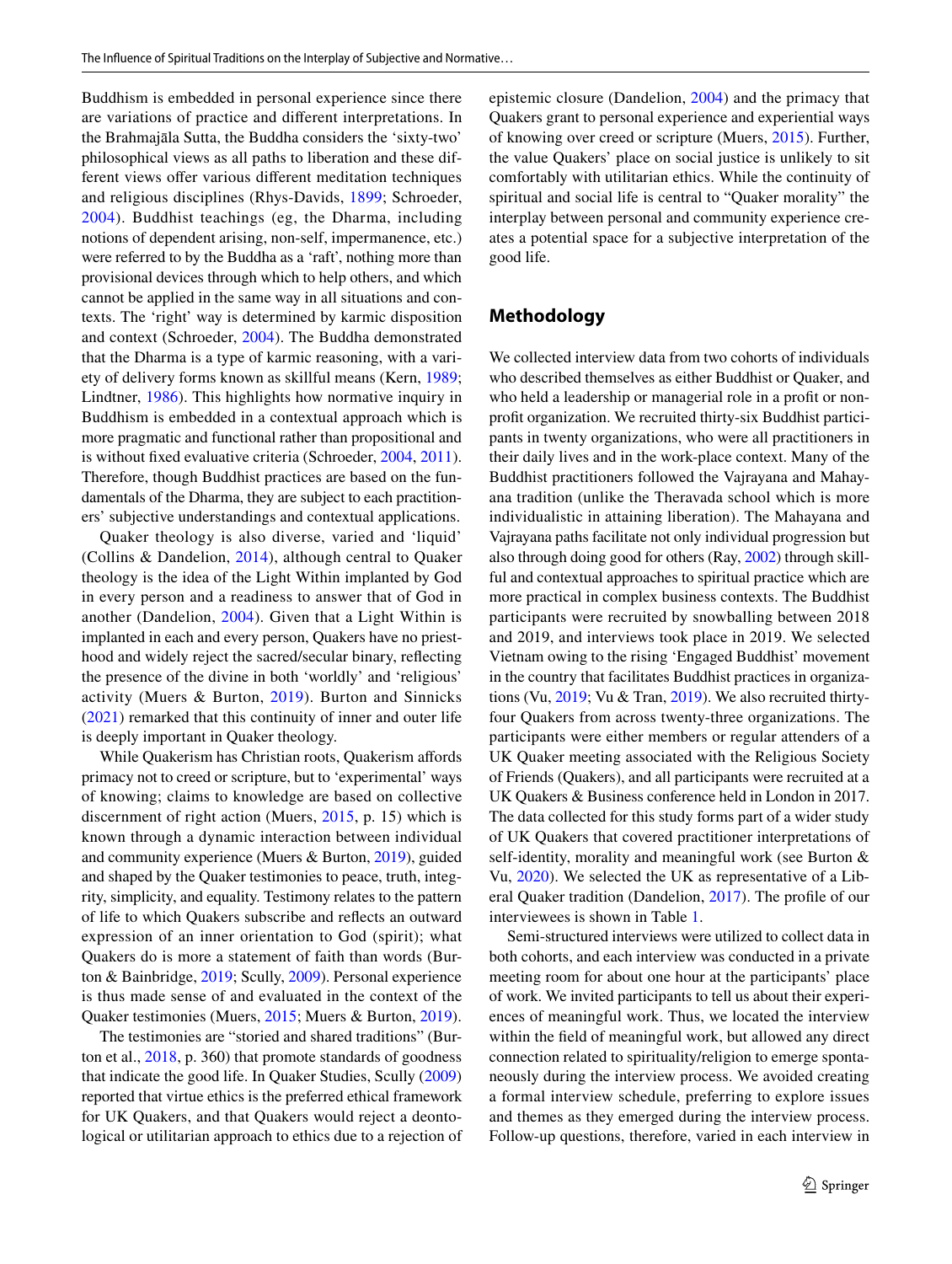<span id="page-5-0"></span>**Table 1** Respondents' information

| Person reference | Gender | Position                    | Company<br>reference | Sector                     |  |
|------------------|--------|-----------------------------|----------------------|----------------------------|--|
| B1               | М      | Regional director           | V1                   | Advertisement              |  |
| B2               | F      | HR manager                  | V2                   | Construction               |  |
| B3               | М      | Marketing manager           |                      |                            |  |
| B4               | F      | Project lead                |                      |                            |  |
| B5               | М      | Project manager             | V3                   | Business consultant        |  |
| В6               | F      | Financial manager           |                      |                            |  |
| B7               | М      | Supervisor                  | V4                   | Manufacturing              |  |
| Β8               | F      | Team leader                 |                      |                            |  |
| В9               | F      | R&D supervisor              | V5                   | Manufacturing              |  |
| B10              | М      | Branch manager              |                      |                            |  |
| B11              | М      | Relationship manager        | V6                   | Banking and finance        |  |
| B12              | F      | Customer service supervisor | V7                   | <b>Business consulting</b> |  |
| B13              | М      | Specialist                  | V8                   | <b>Business law</b>        |  |
| B14              | F      | Consultant                  | V9                   | Pharmaceutical             |  |
| B15              | М      | Production manager          |                      |                            |  |
| B16              | М      | Consultant                  | V10                  | Hospitality                |  |
| B17              | М      | Specialist                  | V11                  | Media                      |  |
| B18              | М      | Team leader                 |                      |                            |  |
| B19              | F      | Financial manager           |                      |                            |  |
| B20              | F      | Deputy manager              | V12                  | Telecommunication          |  |
| B21              | М      | Marketing specialist        | V13                  | Health service             |  |
| <b>B22</b>       | F      | Accountant                  |                      |                            |  |
| <b>B23</b>       | F      | Financial advisor           |                      |                            |  |
| B24              | М      | Relationship advisor        | V14                  | Publishing                 |  |
| <b>B25</b>       | F      | Supervisor                  | V15                  | Hospitality                |  |
| B26              | F      | Customer service manager    | V16                  | Information technology     |  |
| B27              | М      | Marketing consultant        |                      |                            |  |
| <b>B28</b>       | М      | Lead trainer                | V17                  | Insurance services         |  |
| B29              | F      | Consultant                  | V18                  | Construction               |  |
| B30              | F      | Consultant                  |                      |                            |  |
| B31              | М      | Product specialist          | V19                  | Pharmaceutical             |  |
| B32              | F      | Product representative      |                      |                            |  |
| B34              | F      | Branch manager              |                      |                            |  |
| <b>B35</b>       | M      | IT specialist               | V20                  | Banking and finance        |  |
| B36              | M      | Product developer           |                      |                            |  |
| Q1               | M      | Production manager          | U1                   | Chemicals                  |  |
| Q <sub>2</sub>   | M      | General manager             | U <sub>2</sub>       | Hospitality                |  |
| Q3               | F      | Store manager               | U <sub>3</sub>       | Retail                     |  |
| Q4               | F      | Assistant store manager     |                      |                            |  |
| Q5               | F      | Marketing manager           | U4                   | Publishing                 |  |
| Q6               | M      | Marketing manager           |                      |                            |  |
| Q7               | F      | Theatre manager             | U5                   | Arts                       |  |
| Q8               | F      | Marketing manager           |                      |                            |  |
| Q9               | F      | Consultant                  | U <sub>6</sub>       | Management consultancy     |  |
| Q10              | М      | <b>CEO</b>                  |                      |                            |  |
| Q11              | F      | IT manager                  |                      |                            |  |
| Q12              | F      | CEO                         | U7                   | Food                       |  |
| Q13              | M      | Director                    |                      |                            |  |
| Q14              | М      | Investment manager          | U8                   | Financial services         |  |
| Q15              | F      | Director                    | U9                   | Property                   |  |
|                  |        |                             |                      |                            |  |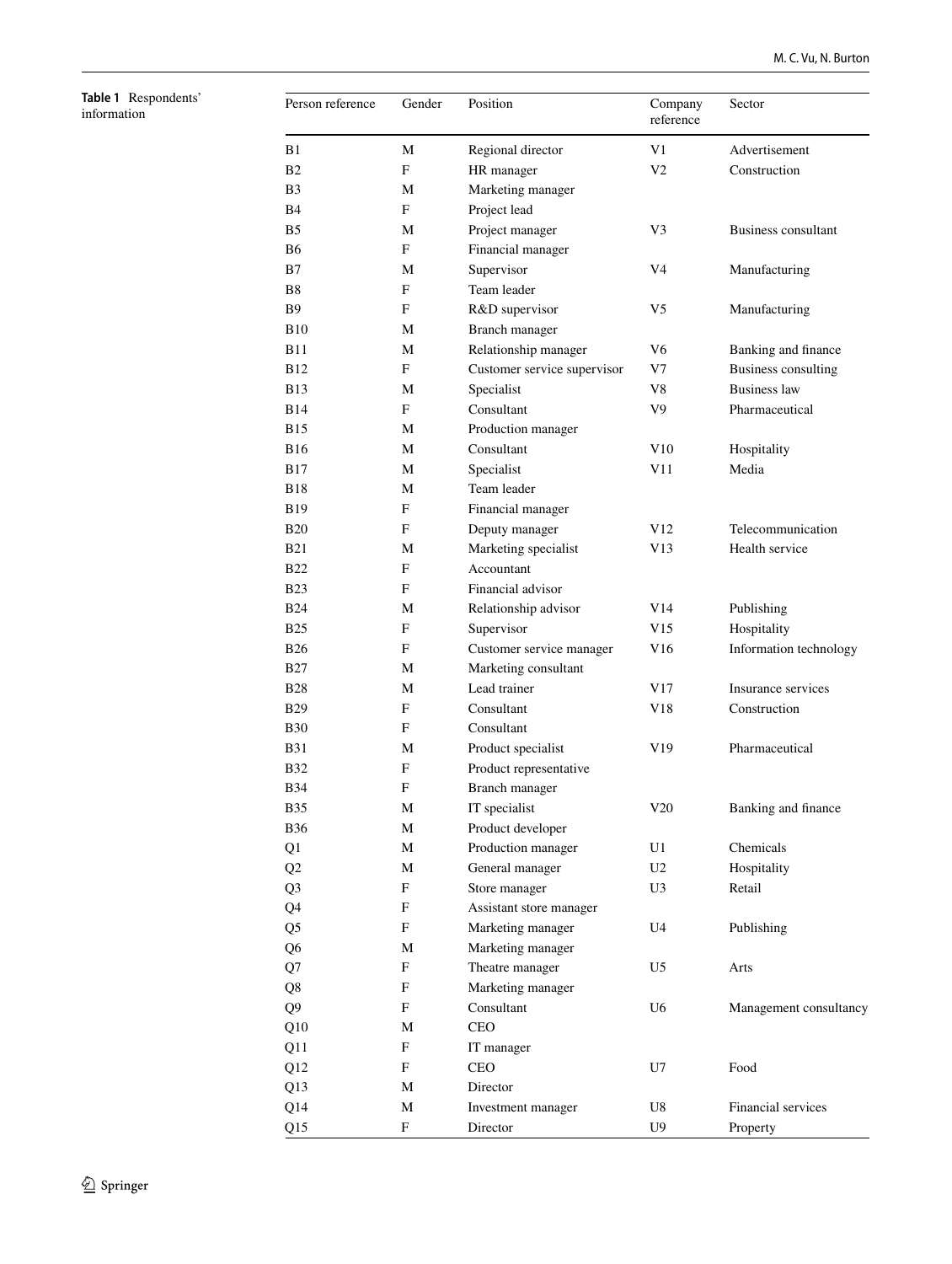| Table 1 (continued) | Person reference | Gender      | Position               | Company<br>reference | Sector                 |
|---------------------|------------------|-------------|------------------------|----------------------|------------------------|
|                     | Q <sub>16</sub>  | $\mathbf F$ | Marketing director     | U10                  | Education              |
|                     | Q17              | F           | Membership manager     |                      |                        |
|                     | Q18              | M           | Director               | U11                  | Enterprise             |
|                     | Q19              | M           | Consultant             | U12                  | Management consultancy |
|                     | Q20              | M           | Partner                | U13                  | Law                    |
|                     | Q21              | M           | Partner                |                      |                        |
|                     | Q22              | M           | Partner                | U14                  | Law                    |
|                     | Q23              | F           | Manager                | U15                  | Hotel                  |
|                     | Q24              | M           | <b>CEO</b>             | U16                  | Hotel                  |
|                     | Q25              | M           | Director               | U17                  | Conferencing           |
|                     | Q26              | F           | Director               | U18                  | Conferencing           |
|                     | Q27              | M           | <b>CEO</b>             | U19                  | Conferencing           |
|                     | Q28              | F           | Director               | U20                  | Financial services     |
|                     | Q29              | M           | Non-executive director | U21                  | Financial services     |
|                     | Q30              | M           | Director               | U22                  | Manufacturing          |
|                     | Q31              | F           | Company secretary      |                      |                        |
|                     | Q <sub>32</sub>  | $\mathbf F$ | Executive assistant    |                      |                        |
|                     | Q33              | F           | Manager                | U <sub>23</sub>      | Arts                   |
|                     | Q <sub>34</sub>  | F           | Manager                |                      |                        |

order to allow us to more deeply explore issues that were of importance to each participant. The interviews in Vietnam were conducted and transcribed verbatim in Vietnamese by the frst author and double-translated in English by the frst author and a translation agency.

Template analysis was used to analyze the transcribed interview data. Our approach followed suggestions by King [\(1998](#page-22-36), [2004](#page-22-37)) which has gained traction in multiple disciplines including management and organization studies (e.g., Burton & Galvin, [2018\)](#page-21-22). Template analysis is a fexible type of thematic analysis that emphasizes hierarchal coding but balances structure with epistemological fexibility to adapt it to the needs of a particular research study. We approached our template from a contextual constructivist perspective (Madill, et al., [2000](#page-22-38)).

Our approach to creating templates proceeded as follows: First, we examined the Buddhist and Quaker data separately in order to generate two separate templates. For each, we avoided pre-defning a priori themes from the extant literature, although our creation of the initial template was guided by our research question, and so we were particularly interested in '*interpretations*', '*tensions*' and '*responses*' in the data. We began by reading all of the transcripts in full to orientate ourselves to the data (Brooks, et al., [2015\)](#page-21-23). We then selected a sub-set of the interview transcripts (six for each template) and utilized NVivo11 to develop an initial template. Based upon our preliminary reading, we recognized some similarity in participant accounts in each respective data set, and thus we felt confident that selecting six transcripts from each data captured a good cross-section of the

issues and experiences covered in the data as a whole. Each of the six selected interview transcripts were organized into meaningful clusters, and we began to defne how they related to each other, including hierarchical relationships, with narrower themes nested within broader ones. We analyzed each transcript separately one at a time, and diferences in coding were resolved through dialogue and discussion between the authors. This proved invaluable as it forced each of the authors to justify the inclusion of each theme, and to clearly defne how it should be used.

Once we had an initial template for each of the two data sets, we proceeded to analyze the remainder of the data, three transcripts at a time. During this phase, the initial template was modifed after each set of three transcripts as new themes emerged or other changes to the templates were made. As changes were made, previously analyzed interview transcripts were re-examined, and this iterative process continued *ad-fnetum* until we reached a position where we felt the templates represented the data. Once we had two fnal templates, we then examined them in two ways: (1) each of the two templates was examined for integrative themes (King, [2004\)](#page-22-37)—themes that spanned several clusters—that permeated the data set; (2) We then cross-analyzed the two data sets to identify lateral integrative themes that permeated the whole data set. The integrative themes and diferences in coding are shown in the appendix (Table 2).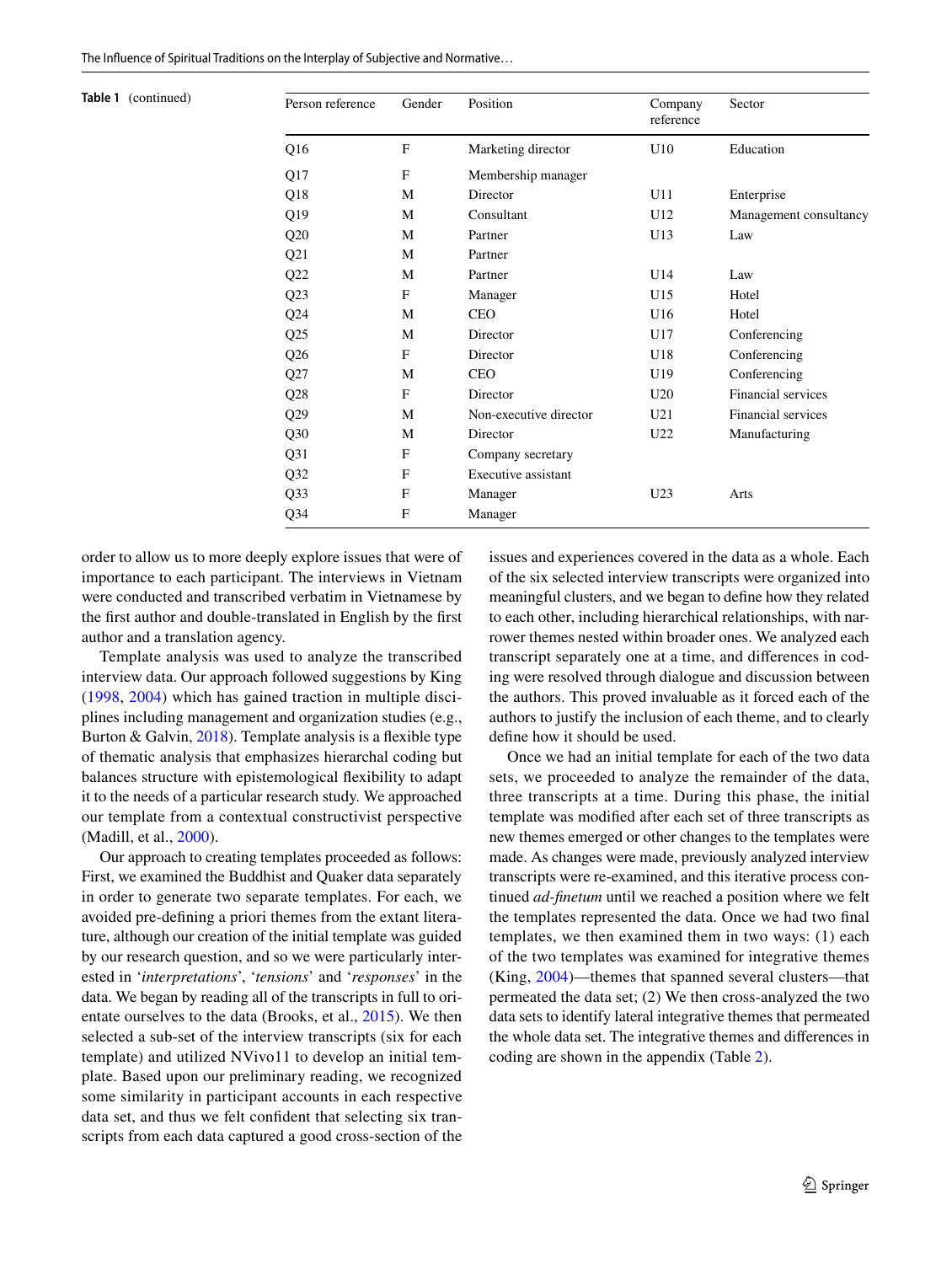# **Buddhist Practices/Principles Infuencing Normative Accounts of Meaningful Work**

# **Transient and Temporal**

In defning meaningful work, Buddhist practitioners highlighted some Buddhist principles/practices from which normative accounts of meaningful work were drawn. The Buddhist worldview emphasizes the transient nature of the universe based on the notion of *impermanence.* Participants emphasized the transient nature of meaningful work based on the notion of impermanence. For example:

There is no defnite defnition of meaningfulness and meaningful work in my mind. Things change every second because everything is impermanent. Just yesterday, I was happy to get a meaningful deal done. Today the contractors came back with some underlying conditions that they forgot to mention that changed everything. The meaningful deal is no longer meaningful (B4V2)

In addition, based on the notion of *non-attachment* as the foundation of Buddhist practices, participants rejected the need to fnd meaningfulness:

Being obsessed to get a job that is meaningful can be suffering. I mean there is no such thing as permanent moments of meaningfulness to seek for. You can experience meaningful moments for a while before they disappear. The search can refect a constant desire and constant suffering. (B15V9)

This temporal understanding of meaningful work afected the way participants perceived the importance of ethics at work. For instance:

Making an ethical and right choice is also impermanent and it does not guarantee long-term meaningfulness. We reported an unethical business transaction of one of business partners. It was difficult but seemed to be an ethical move at that time. But then that action also took away more than 300 jobs from people. So being ethical and moral does not necessarily mean meaningfulness. (B34V19)

# **Moral Accounts**

In guiding the normative accounts for meaningful work, participants shared that they relied on Buddhist principles/ practices. For instance, the Noble Eightfold Path shaped participants' meaning-making in doing the 'right' thing:

How you treat others refects how well you can practice Buddhism. It is important to live morally, showing compassion to others, which are the basic principles every Buddhist lives by: right intention, right action, and right livelihood. (B12V7)

I always follow the guidelines of the Noble Eightfold Path. It helps me to act rightly, to be more considerate for others not just myself, which helps me appreciate more things at work and fnd meaning in them. (B29V18)

Extending the notion of 'right livelihood', participants expressed that a sense of meaningfulness is derived from the Buddhist notion of *compassion.* This interpretation involves a willingness to sacrifce personal interests. For example:

Meaningfulness comes from the ability to help others, to bring beneft to others rather than yourself. (B36V20)

Less is sometimes more. I felt really meaningful when we all sacrifced half of our salaries for a month to contribute to the project to fund a year of education for minority orphans in one of the poorest rural provinces of the country. (B29V18)

Buddhist practitioners also demonstrated how their intent and behaviours are negotiated against the *depending arising* principle, rejecting individual pursuits of meaningfulness as they can refect desires leading to sufering based on the Four Noble Truths. For instance:

Having something meaningful at work for myself only is greed, which is not meaningfulness but suffering in Buddhism. It is sufering because frst of all that sense of meaningfulness is temporal, not permanent so if we are too attached to that individual sense of meaningfulness, we suffer when we lose that sense. It also depends on others because obviously I cannot work alone in all projects without being supported by my colleagues and my organization. So it is fair to say that a sense of meaningfulness at work is not cultivated by one individual alone, it has a depending nature. (B5V3)

Participants also clarifed that Buddhist practice is an individual practice but not for individualistic purposes. Its meaning comes from learning to interact with others. It cannot be mastered without being exposed to interdependent contexts:

Buddhism is all about exploring the truths by learning from others, interacting with others and from being exposed to impermanent and challenging contexts. It is an individual practice but cannot be achieved in separation with others. Dealing with conficts with colleagues, clients and competitors is all part of that meaningful journey. I learn to respond and deal with challenges in my own way, based on my capabilities and skills but not in isolation. (B34V19)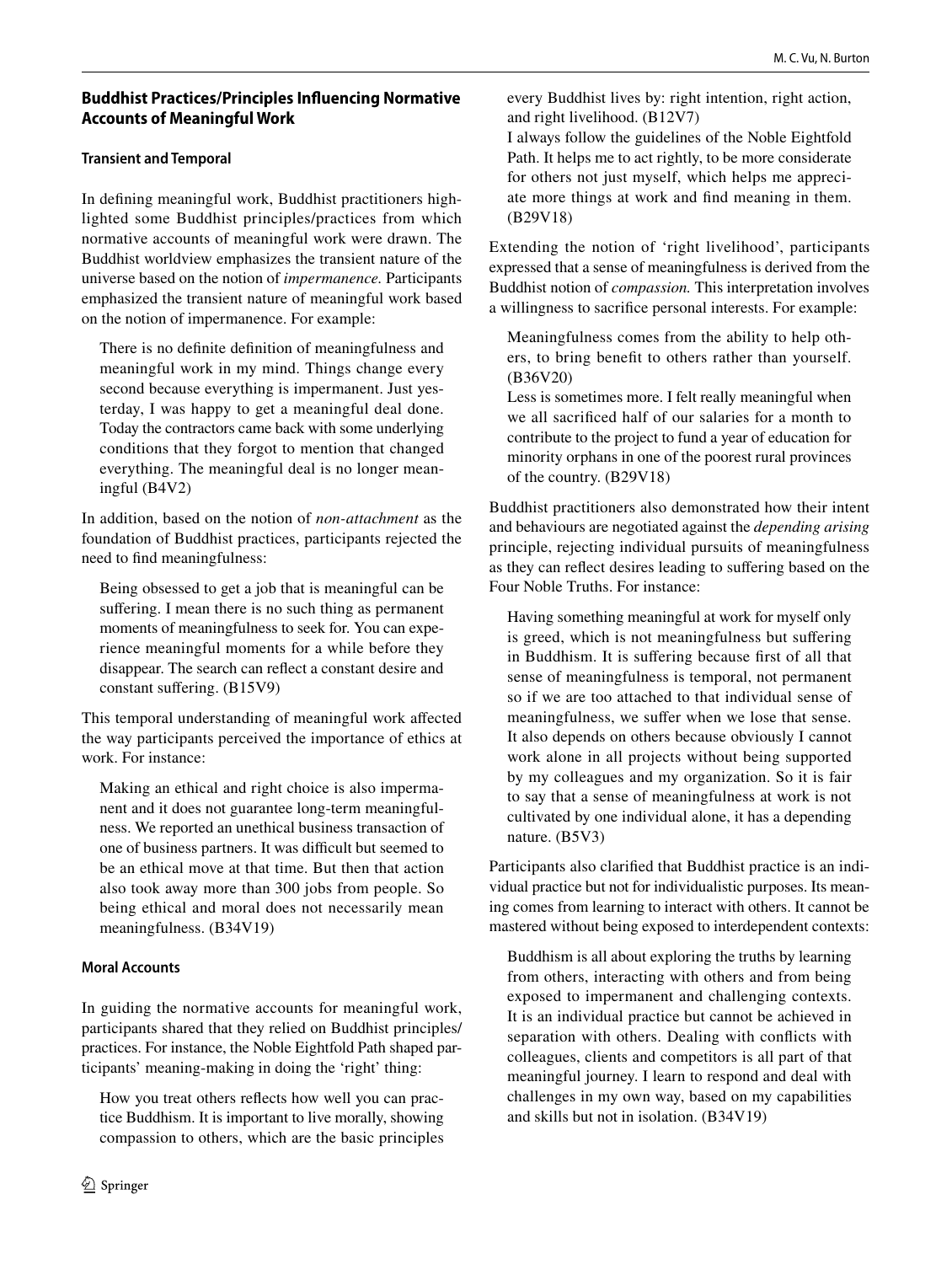# **Moral Dilemmas in Subjective Interpretations of Meaningful Work**

While participants expressed that Buddhist principles/practices guided their meaning-making at work, they also highlighted the dilemmas they faced when they tried to negotiate their subjective interpretations of meaningfulness in the work context. Participants expressed dilemmas in how their interpretations of meaningful work clashed with the work context:

I tend not to defne meaningfulness and I understand that moments of meaningfulness can become meaningless very easily. But my project group was very keen on considering bonuses for group performance as meaningful. They are willing to be inauthentic with customers to achieve that. I did not share the same viewpoint with others. (B11V6)

Such a clash was experienced as uncomfortable. However, Buddhist participants also recognized that they were too concerned about how they felt and how they were attached to what others think about them. For instance:

Sometimes I wonder whether trying so hard to pursue meaningfulness is meaningfulness in itself. I am still attached too much to how others feel about my actions and how I see as right and wrong. I am certain that I am far from being 'free'. (B14V9)

Participants shared that meaningfulness often comes at the price of having to sacrifce personal values that they hold on to:

Bribing is unethical. Everybody knows that for sure and as a Buddhist, it is important to show right intention and right action […] However, in practice, it is not always possible to maintain such principles […] I had to let go of my personal and spiritual values to pay the lobbying fees for a medication project to help patients [...] being able to help is a meaningful outcome but it did not come without a 'price'. (B15V9)

Participants highlighted that certain compromises had to be made, particularly given the non-questioning cultural norms in workplace. For instance:

I realized that when I show compassion too much, I can also lose my opportunity to voice up my opinions or to help others to be aware of their wrongdoings or mistakes and learn from them. So perhaps, not being compassionate is sometimes more meaningful. In Vietnam, being critical is not the best practice and can be considered as hostile. People can take it very personally which can have detrimental efect on relationships. We have a high-power distance culture in our company

and my colleagues are used to the non-questioning cultural norm where criticality was considered ofensive and personal as people tend to be less direct to maintain productive relationships and networks. (B25V15)

Compromises and personal struggles were explained to be part of the Buddhist journey:

Personal struggles and compromises are the very frst steps that I had to go through to get to know what Buddhist practices really mean. I have no doubt that they are part of the journey, which was extremely meaningful both in my professional life and in my daily life. Overcoming the fear of having to compromise is the practice of non-attachment. Embracing struggles is part of the Buddhist journey. (B1V1)

# **Buddhist‑Enacted Responses to Moral Dilemmas**

Participants shared how they struggled with diferent dilemmas in their justifcation for meaningful work. However, they also indicated Buddhist-enacted responses to address those issues.

# **Skillful Means—Skillful Negotiations with Context‑Sensitivity**

*Impermanence* challenged participants interpretations of meaningful work. However, it also guided participants towards a more fexible approach in defning meaningful work. This was further emphasized by the practice of *skillful means*, a technique that many Buddhist apply to contextualize their Buddhist practices fexibly in a work context. Participants demonstrated how they used *skillful means* to overcome their struggles, highlighting that sticking to a particular interpretation of 'right action' or 'right intention' is not useful. Understanding context and letting it decide what is 'right' in that particular context is more practical and meaningful.

Doing something meaningful is not about justifying that I did something right or my intentions were good. It is more about if I have been able to address the situation skillfully that produced the best outcome. I always look at the outcomes. Having a good intention to help out an employee does not solve the problem. I need to teach them, criticize them and even let them make mistakes to learn from. Doing things right is not the same as doing things skillfully. Rejecting the common norm of gift-giving or favour-exchange in Vietnam is not a wise decision. Without network and relationships, I do not have the needed resources to help employees and the community. Buddhism provides you with the means to use, you just need to use them skillfully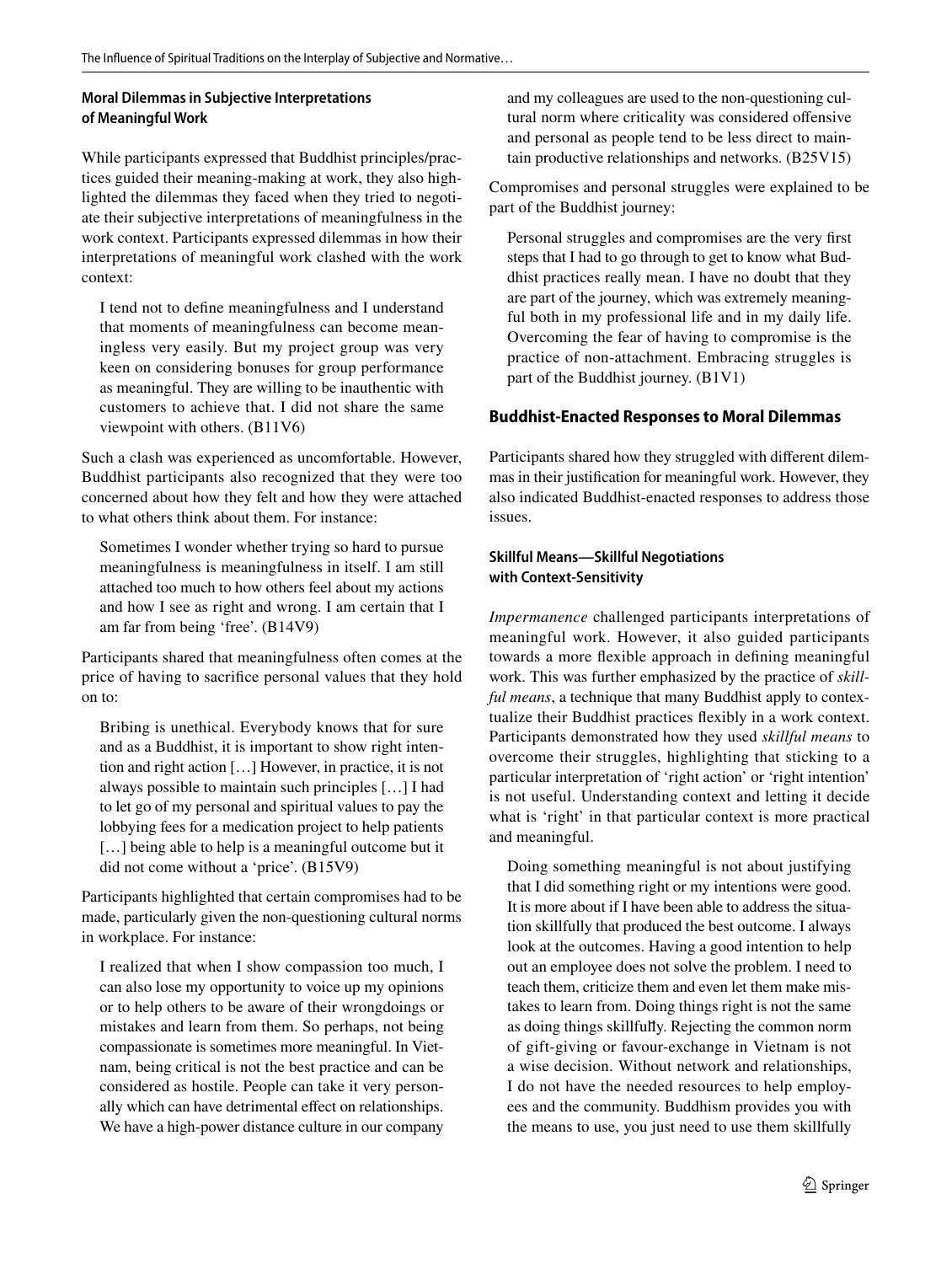which involves being able not to be attached to them and stop defning what is 'right' because what is right should not be about what I believe is right but should be decided by the context. (B20V12)

The example quotation highlights a key philosophical idea that contributes to the way meaningfulness is conceptualized by Buddhist practitioners as it helps them move away from dilemmas of having to decide what is (un)ethical. The above participant relied on the notion of *karma*[1](#page-9-0) and *karmic reasoning*[2](#page-9-1) to justify the prioritization of social outcomes over 'right action'. The participant stressed that good intentions have to be accompanied by a skillful adaptation and response to context. Due to the culture of gift giving and favour exchange in the country, sometimes 'questionable actions' were accepted as means to attain social outcomes. For example:

In bidding for a contract with local hospitals to distribute our medication packages to needed patients, we customized and lowered our price so that lower income patients could afford them. We followed and met all the required conditions. However, we could not overbid our competitors not because of our products' quality or cost, but because we did not pay the 'transactional cost' for the gatekeepers. So, it felt like we were unable to do anything meaningful to help patients when we did everything right. On another occasion, we followed our ancestor's saying '*Đồng tiền đi trước là đồng tiền khôn*' (money paid in advance is wise money). It is not the 'right action' as we gave money to hospital officials but it worked and we could help patients. Sometimes, doing the 'right thing' and having the right motive alone do not always bring meaningful outcomes (B34V19).

Participants also shared experiences when a good motive and right action together but without skillful execution could not generate a sense of meaningfulness. Without understanding the culture of how business in done within the weak legal systems, good intent and right action are not always helpful to facilitate social beneft.

Following karmic reasoning, participants also showed less attachment to personal moral values to facilitate a more skilful approach to prioritize meaningful outcomes due to the contextual impact of strong personal network culture infuencing work outcomes. For example:

My role involves a lot of networking and teamwork. A success of a project relies a lot on networks, which are sometimes personal. So I need to maintain a good relationship with my team because sometimes their personal networks can help me to complete a project. Some team members have ways of doing things which they believe is meaningful to get the project done. Sometimes I do not fnd them ethical, but I guess I learn not to attach too much to how things are done but pay more attention to the meaningful outcomes of a project. (B17V11)

We see how most Buddhist participants prioritized collective outcomes, whereby the outcome of actions is based on "the extent to which craving, greed or delusions and/or aversions are embodied in the underlying motive and intent of the original action" (Daniels, [2007](#page-22-39), p.160).

As long as the overall outcome brings beneft for the community, personal sacrifces in actions are acceptable. I am willing to take my own karmic consequences in bribing officials if that can bring benefit for the whole community. Meaningfulness for the whole community overrides personal desires. (B30V18)

They also highlighted that as long as 'wrong' actions were enacted with good intentions for collective social outcomes, they are justifable as it refects skillful adaptation to the local business culture.

I tend to prioritize my good intentions over right action to make it meaningful […] my actions can be instrumental but if it can help the community, that is all that matters. We have spent years asking for a license to construct our recycling factory that can raise workers' awareness in how we will do things in the near future and educate the community about being responsible in recycling but we failed. But when I helped a local official's relative to get a job, with his phone call, we got it approved in a matter of days. Without being skillful to the 'network culture', opportunities can be lost. (B3V2)

However, there were also contexts where actions could not be justifed as a social outcome was not achieved due to the impermanent nature of the context:

At that time, we were willing to pay off officials to approve our project as we believed that our project to build a free vocational training center for the local community will be helpful for those who were struggling to fnd a job […] it is also a way for us to invest in future skilled labour for our company. However, part

<span id="page-9-0"></span><sup>&</sup>lt;sup>1</sup> An action, cause, or event will initiate outcomes in the form of other efects and events that can either be pleasant or unpleasant based on the initial events' good or bad intentions (Vu, [2021](#page-23-10)).

<span id="page-9-1"></span> $2\degree$  Three elements determined karmic consequences: the intention or motive, the act, and completion and outcomes of the fnal states of the act and karmic consequences include those for oneself and others, as well as both individual and collective karma (Garfeld et al., [2015](#page-22-40), p. 297).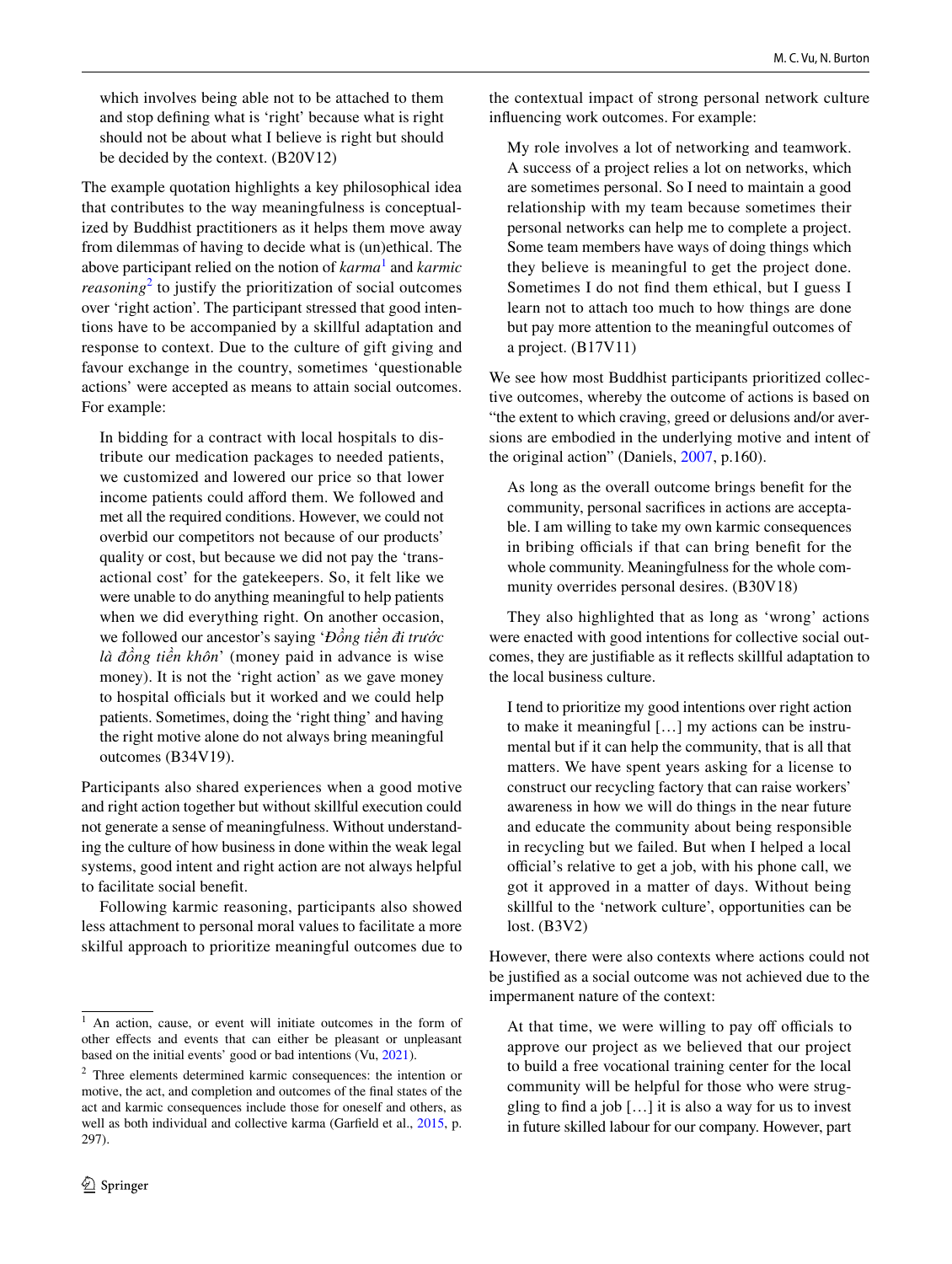of our 'compromise' was to hand back the center for the local authorities to manage […] we found that local officials received bribes to accept locals into the center, which was not our initial intent […] we compromised ignorantly and our good intentions turned out to be meaningless […] we need to be more skillful to deal with impermanence […] (B4V2)

From the above quotes we can learn that either committing to or compromising the 'right action' does not necessarily bring collective social benefts. What is perceived as meaningful at frst can become meaningless due to impermanency. Therefore, participants stressed that adhering to karmic reasoning as a moral standard needs to be contextualized with an appreciation of the notion of *impermanence*.

Being skilful in practicing Buddhism is not about playing safe to avoid mistakes or failures as failures are what make individuals experience personal transformation intellectually in Buddhism:

Meaningful moments are found in failures and we all learn from failures to become better. It is important to have such moments to know your limits and shortcoming. Buddhist practice is all about personal transformation and failures are meaningful ingredients […] you cannot play safe to ft in and expect to gain wisdom. Wisdom comes from lessons and failure (B24V14)

Therefore, in the process of experiencing meaningful work, personal struggles and dilemmas are part of a process of gaining wisdom through personal experiences of transformation. It is that process that makes a meaningful journey at work:

Meaningfulness for me comes from my failed experiences. The more I failed, the more knowledge I gained about myself and the world, and the more I understood and applied Buddhist practices more wisely. (B10V5)

Acknowledging the role and experiences of personal moral struggles and dilemmas and learning from them does not mean that participants adapt to them unconditionally but accept that they exist and are part of the process to skillfully learn from them.

Skillfully attending to how meaningful work is shaped is based on the notion of *non-attachment* embedded in all Buddhist practices. Participants rejected the idea of having to ft in or to be attached to the need to meet others' expectations as it can refect sufering:

[...] It is not about finding my own version of meaningfulness or fnding meaningfulness through others' but about freeing myself from all attachments, being free from personal desires and others' expectations. (B11V6)

[...] Quitting the job which I personally find meaningless of unethical and get a new one is not the solution since I can neither control my new boss or colleagues nor can I can control the new working culture/norm at the new company. Skillfully adapting and learning to let go of expectations and desires is the solution to abandon sufering. (B26V16)

I learnt to accept that there are always diferent opinions about what is right and what is wrong and I respect that. I adapt to certain viewpoints/decisions when the context supports them but raise my voice when they are no longer ft the context. I learnt to let go of fulflling expectations or the fear of being judged. Being able to let go is meaningfulness. (B8V4)

# **Quaker Ethics Infuencing Normative Accounts of Meaningful Work**

# **Eternal and Omnipresent**

A recurring theme in our data was that meaningfulness was conceived as both eternal and omnipresent. The theme of fnding the 'eternal' essence in work came across strongly in our data:

God is eternal, and we are all tasked with fnding that which is eternal in everything we do. I try to fnd the meaning in the work I do and try to understand how that work contributes to building a better world (Q28U20)

Given the omnipresence of God, meaningfulness at work can arise in any place, in any job role, at any time, so long as work has a moral purpose and is interpreted in line with Quaker aims of building a better world.

So for me the purpose of work is how I fnd meaning. It doesn't matter what the job is, or what it looks like, or how much the salary is, so long as you are contributing to battling injustice in a small way. The job could be anything, but the purpose can't. (Q33U23)

Look, I am an administrator. And, many of friends think my job must be boring, mundane. Perhaps it is. If I looked at it as a set of tasks, yes it is. But, I know that my job reduces social disadvantage, ofering opportunities to those who have no hope, I see a refection of God in that moment (Q32U22)

For Quakers, even the most mundane roles can be imbued with meaning:

Meaning is everywhere, all the time. Even the most mundane work can have spiritual meaning. Working in an industrial estate or a poor neighborhood can have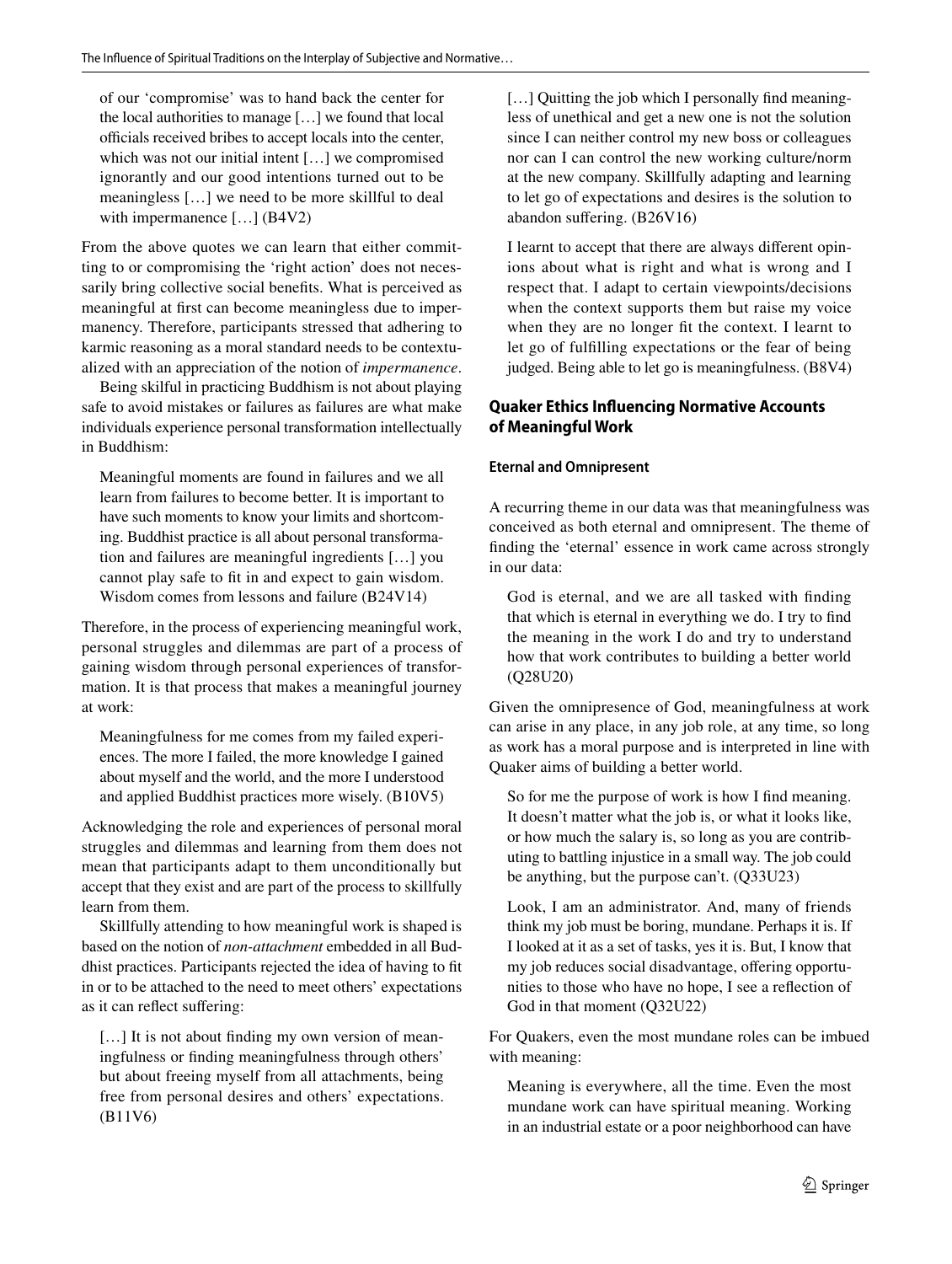meaning. It is your mindset that matters, and whether you can find God in small things, unusual things (Q1U1)

## **Moral Accounts**

The Quaker testimonies are central to understanding how meaning is conceptualized. For example, the Quaker testimonies were seen as deeply connected to assessing whether work is meaningful. In the following example, the social purpose of work is emphasized:

While any work can be potentially meaningful, the benefts from work should not be solely individual and personal. Work must have a social purpose that refects building a fairer and more equitable world (Q2U17)

The social outcomes of meaningful work were emphasized as superior to individualistic aims, as the following exemplifes:

Meaning at work can never be fully realized if it centers upon self and ego. More money, more power or privilege are likely to erode meaning in the long-run. The key for me is to know that I am making a diference to others, to those experiencing structural disadvantage or those in need (Q13U7)

Further, the focus on the 'other' is related to theological ideas in Quakerism:

I fnd meaning not for myself but for others that suffer injustice and disadvantage. This means I need to supress my ego and respond to God in an another (Q9U6)

Participants offered numerous examples of meaningful work connected to particular Quaker testimonies. In this example, the testimony to equality is connected to meaning derived from work that tackles social disadvantage:

The testimony to equality is key to living out Quakerism. Work can only be meaningful when you are dismantling these…[social]…inequalities (Q16U10) We all need to live simply. This means, for me, a simple job without the entanglements of worrying about pay, power, privilege (Q6U4).

Living out the Quaker testimonies at work was also described as providing a sense of unity between professional and personal lives:

By fusing my professional and spiritual life, I now work entirely from a perspective of wholeness and service in life. I work with mindfulness and compassion. I emphasize integrity and values- led behavior, I question taken-for-granted practices, and have a real

concern for equality and everyone having a voice. The Quaker testimonies are my guide (Q6U4)

In addition, the Quaker testimonies were reported to act as a guide for career choice and work behaviors:

Quaker values strongly infuence my approach to my work life. I see myself as leading the organization towards positive change. The Quaker testimonies guide me in this endeavor (Q13U7)

Quakerism guides my choice of employment. I currently work for a charity and have scope to live out my values at work by working in service of others with less power and privilege (Q11U6)

In addition to connecting meaningful work to Quaker testimonies, meaningfulness was also directly connected to theological ideas that underpin Quaker ideals. Meaningful work should advance God's kingdom or God's purpose:

It is quite straightforward, meaningful work is any work that furthers the development of God's kingdom for all of God's people (Q24U16)

Gods morals are my morals […] I can only fnd true meaning in work that fulfls God's purpose (Q2U2)

A number of participants also remarked that the Quaker phrase "That of God in everyone' helped them fnd meaning at work through the way in which they interacted with others:

We Quakers say 'fnding that of God in everyone'. For me this plays out at work. If I can fnd that of God in another, and respond with grace to that presence of God, then work, like everything else, has meaning for me (Q3U3)

## **Moral Dilemmas in Interpretations of Meaningful Work**

Our participants continually remarked that moral dilemmas occurred relating to tensions between pursuing meaningful work to generate social outcomes and a need for selffulfllment and status:

I guess a key pinch point I experience is letting go of selfish desires and ego. I often find myself thoughtlessly chasing promotion, more pay, and things like that when I know I should be prioritizing the diference I can make in the world (Q34U23)

I remember leaving a senior position in a FTSE100 company. The car went back, the parking space, the laptop, the phone, all the paraphernalia that comes with a senior job. It was weird. I sort of felt naked for a few hours. I was no longer Head of…..and was about to take up a much-lower paid role in a small charity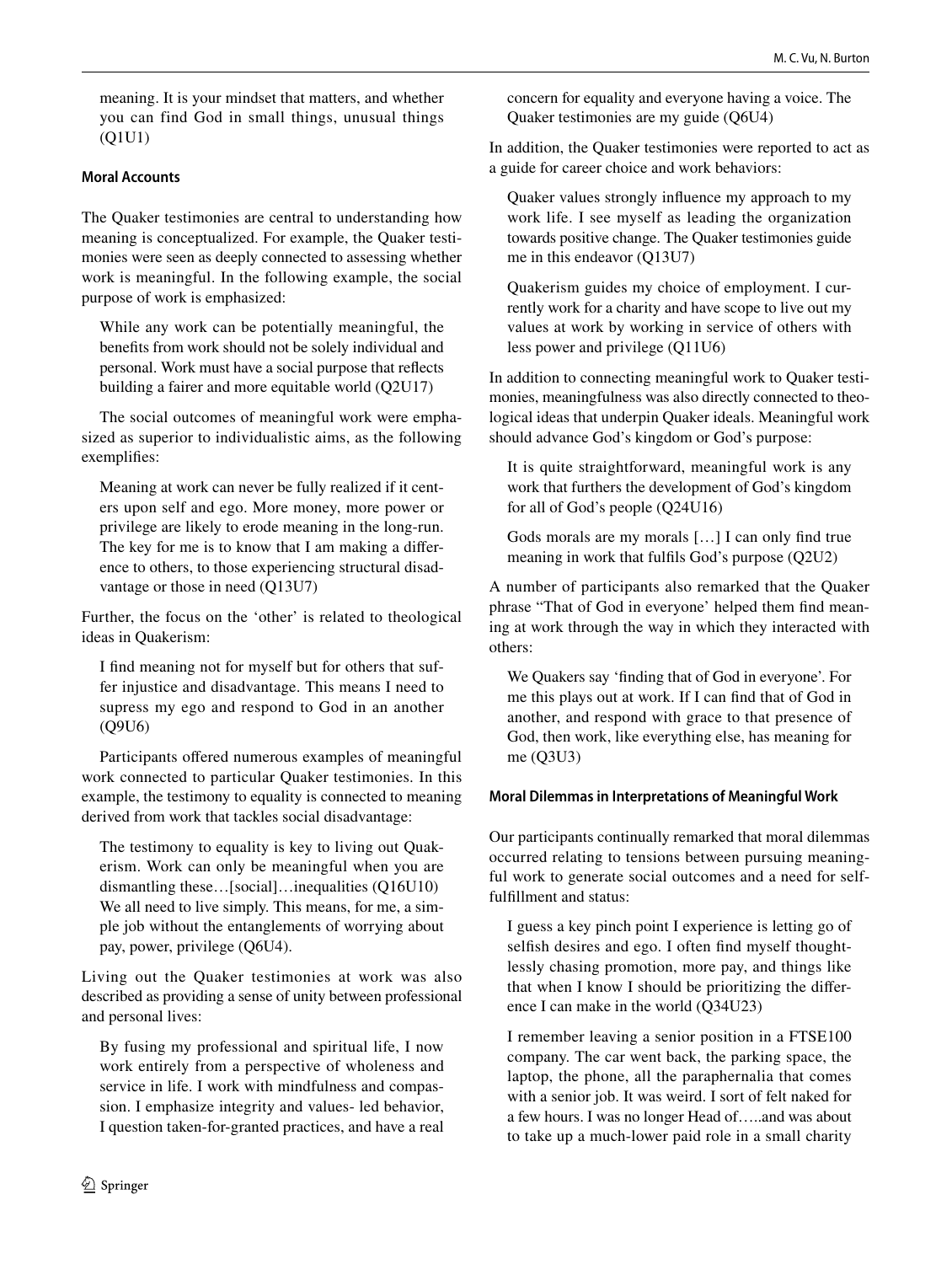doing work with disadvantaged communities. It takes so getting used to—the loss of all that status—but the new role brings so much joy makIn the following example, the tension between self-actualization and pursuing work that provides social or moral outcomes exemplifes the tensions in our data:

A few years ago I applied for a new job and was verbally offered the role. I felt hugely uncomfortable, as a white man, being offered a senior role by white men. I questioned the diversity of the team and was told that they would 'be in touch'. They never did. While I am proud of my actions, I still struggle that this cost me dearly and I have my family and our comfort to think about too. Was it the right decision? I don't know (Q27U19)

I remember leaving a senior position in a FTSE100 company. The car went back, the parking space,the laptop, the phone, all the paraphernalia that comes with a senior job. It was weird. I sort of felt naked for a few hours. I was no longer Head of…..and was about to take up a much-lower paid role in a small charity doing work with disadvantaged communities. It takes so getting used to—the loss of all that status—but the new role brings so much joy making a diference to those facing social disadvantage. I often think back to my old 'self' and the power and privilege I had and sometimes don't even recognize him. Mind you, I miss the company car! (Q19U12)

Tensions also arose due to the normative demands of organizations (exclusively proft-seeking organizations) that compete with a Quaker sense of morality. This occurred in relation to particular actions that were demanded:

I've been through a phase where I thought higher pay, nicer car, would kind of create meaning for me. But, more power often comes attached with tasks which are morally unacceptable. I had to make people redundant, impose pay freezes and so on as the quid pro quo of power. (Q21U13)

However, participants often refected that compromise was never worth the cost:

Often, work-places ask you to do things which are really challenging. Such as make someone redundant, or as simple as put the organization before your family. This is extremely challenging, and I've reached the conclusion that compromise is never worth it in the long run. I know that if I felt my desk would be occupied by a new recruit within days, there is never any real loyalty (Q15U9)

# **Quaker‑Enacted Responses to Moral Dilemmas**

## **Resistance and Moral Disengagement**

## **Exiting**

Our participants remarked upon two distinctive strategies to respond to the moral dilemmas they encountered. For many, exiting the organization and pursuing alternate forms of work was conceived as the only viable route to preserve a sense of Quaker morality and avoid severe moral dissonance. For example:

My Quaker values inform my attitudes to work - I moved jobs to transform my outlook. I cannot any longer accept poor ethical practice. I resigned over the poor treatment of others (Q33U23)

A number of other participants suggested exiting the organization was related to a desire to pursue more socially-meaningful career choices:

I have worked with many great people, worked in great teams, but I remained empty and unfulflled. It was all meaningless. To fnd purpose, I had to switch career to do work that tackled social disadvantage, injustice and inequality (Q25U17).

However, while some pragmatism was mentioned by a few respondents, many did not share this view:

Of course, there is some degree of pragmatism required, I still need to support my family and pay the bills (Q8U5)

The desire to maintain moral unity between professional and personal lives for vitally important for our participants. For instance:

Leaving my job was the only way to reconcile my Quakerism with my professional life. You know, when you are continually asked to do tasks that you fnd morally concerning, you can only do it for so long. Quakers say, 'wear thy sword as long as you can', meaning metaphorically disarm yourself as soon as your conscience. allows. Leaving my job was disarming myself of the emptiness that comes with working for a proft-seeking organization (Q27U19)

## **Moral Disengagement**

The second distinctive strategy to respond to moral dilemmas involved compartmentalizing work tasks into subjective categories of meaningful' and 'meaningless', and morally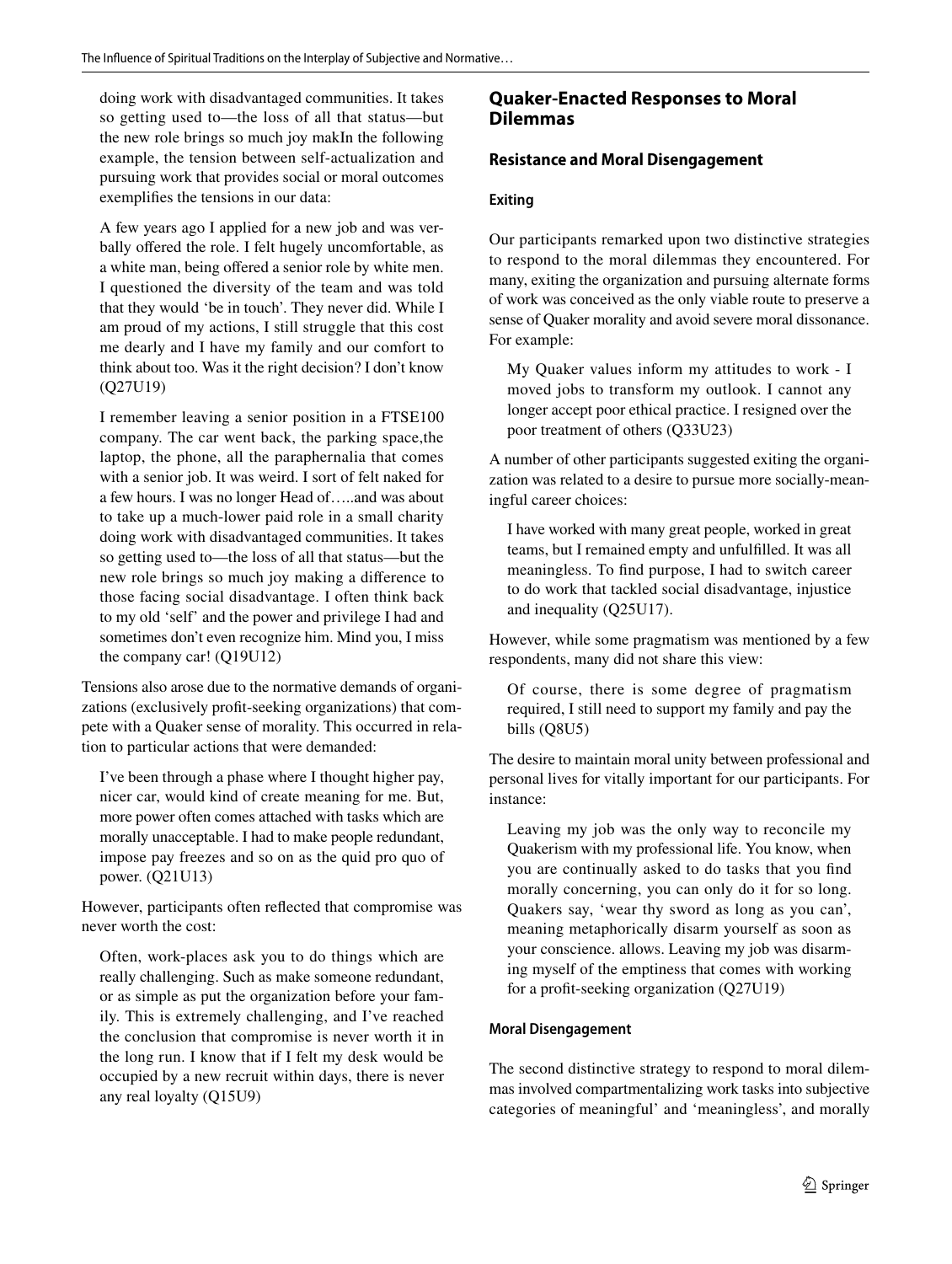disengaging from the latter, in order to preserve moral unity. For example,

To me my Quakerism is central to my moral identity. I can sometimes only uphold this at work by dissenting and disengaging at work (Q22U14)

Compartmentalization involved morally engaging with aspects of work that could be conceived as meaningful. For example:

I have to fnd some meaning at work. My day job is tiresome, money, money, money. I have to put this aside. For example, I try to get some meaning by volunteering for the occasional good things my employer does. Last month, I participated in a sleep out to raise money for the homeless. That was satisfying (Q11UK6).

My work gives me no meaning. Unless I can carve out some time to do the work I want to. Luckily, my boss recognizes this, and I can spend a few days each month working at a charity that works with disadvantaged groups (Q32U22).

In addition, many participants remarked how they tried to compartmentalize work tasks by purposely morally disengaging from tasks they perceived as immoral:

At work I am often faced with tasks that I fnd clash with my Quakerism. I do all I can to avoid them. It's a difficult ethical choice, but I try to spend more time doing things that are worthwhile, or at least neutral, and avoid the things I fnd ethically troubling. Dissenting and voicing concern is my strategy (Q4U3)

I try to spend my time at work on things that nurture my soul and the community. I volunteer, I get involved in community work, in outreach, and other things that support my Quaker faith. I do as little of my real job as I can get away with (Q19U12)

# **Discussion**

The study highlights a number of theoretical contributions. First, our study contributes to the literature on normative accounts of meaningful work through a fne-grained comparative analysis of two diferent spiritual traditions and how they shape subjective interpretations of meaningful work. While spiritual traditions provide 'standards of goodness' (e.g., Helminiak, [2011](#page-22-24); Michaelson, [2019;](#page-22-5) Michaelson et al., [2014\)](#page-23-4) through key philosophical or theological ideas that infuence meaning-making, there are fundamental diferences between the two traditions that afect not only the character of meaning-making, but also the tensions experienced and how practitioners respond. Illuminating these kinds of connection allow us to deepen understandings of normative accounts of meaningful work.

In exploring the Buddhist and Quaker traditions, we found that both traditions emphasize moral standards to interpret meaningful work. For instance, Buddhist participants were guided by the Buddhist Noble Eightfold Path, and the notion of compassion and dependent arising. The Quaker tradition, on the other hand, provided a normative framing for interpretations based around key theological ideas such as 'That of God in everyone' and the normative content of the Quaker testimonies to peace, truth, integrity, simplicity, and equality.

Both traditions also present epistemic diferences that influenced how our Buddhist and Quaker practitioners conceptualized and experienced meaningful work. Buddhist practitioners found meaningful work as *transient and temporal* based on the notion of *impermanence* and *nonattachment* in a sense that there is no definitive way of defining meaningfulness as all phenomena are impermanent and the pursuit and over-attachment to a sense of meaningful work can refect personal desire and forms of sufering. Their expressions were framed by the *Four Noble Truths*, which highlights that excessive desires caused by ignorance can trap individuals into a need to achieve outcomes at any cost, leading to psychological burdens and sufering. Part of this sufering is caused by an individuals' illusion of an ultimate state of self and reality (Gampopa, [1998\)](#page-22-41), failing to acknowledge the impermanent state of the phenomena. Such interpretations demonstrate the transient state of meaningfulness, which aligns with studies that have remarked that meaningfulness is an episodic state (e.g. Bailey & Madden, [2017\)](#page-21-24) and is subject to negotiation retrospectively over time (Mitra & Buzzanell, [2017](#page-23-2)). The transient and temporal nature of meaningfulness was strongly infuenced by participants' contextual subjectivity in responding to moral dilemmas following the practices of skillful means and impermanence, which emphasizes a contextual approach based on the fundamentals of the Dharma and an absence of fxed evaluative criteria (Schroeder, [2004](#page-23-30), [2011](#page-23-31)).

In contrast, Quaker practitioners shared an *eternal and omnipresent* view of meaningful work. As God and God's truth are eternal and omnipresent, so Quakers viewed meaningfulness as eternal and omnipresent, so long as work has a social and moral purpose in line with God's purpose. For Quakers, therefore, Quaker theology and Quaker testimonies provide an external standard of goodness by which subjective evaluations of meaningfulness can be judged.

Given the similar moral and ethical purpose that Buddhism and Quakerism share, it was surprising to fnd such fundamental diferences. These diferences highlight that there are no universal spiritual-normative standards that can defne meaningful work. Each of the traditions has particular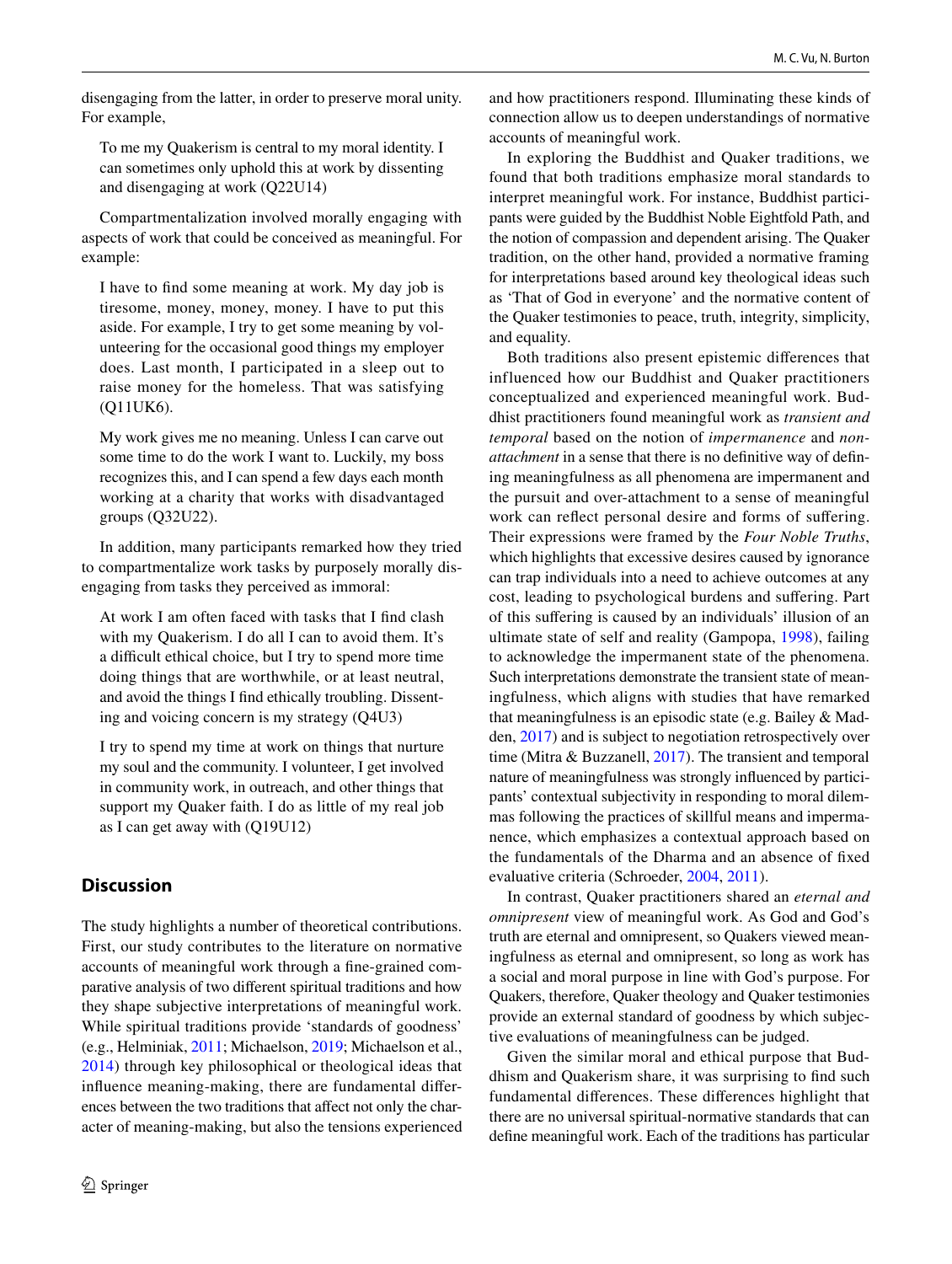philosophical or theological ideas that deeply infuence personal conceptualizations of meaningfulness, and thus we might expect other deep connections to exist in other traditions, whether religious, spiritual or neither. Our comparative study contributes to further understanding the 'messiness of meaningful work' (Mitra & Buzzanell, [2017,](#page-23-2) p. 4) by addressing and introducing the *temporal versus eternal* features of meaningful work. Our temporal vs. eternal categories appear as opposing conceptions of meaningfulness that are shaped by the diferent normative and theological epistemologies.

Second, the study contributes to the literature on the tension between organizational normativity and the kinds of moral normativity expressed in each of the two spiritual traditions. Both Buddhist and Quaker participants experienced similar contextual challenges and tensions relating to meeting the expectations of organizations or trying to ft in with organizational forms of meaningfulness.

Quaker participants tried to resist the kind of severe moral compartmentalization described by MacIntyre [\(1999,](#page-22-42) [2008](#page-22-43)). As Burton and Sinnicks [\(2021](#page-21-18)) noted, compartmentalization of the self is especially likely to arise in the context of work and leaves an individual unable to adjudicate between competing organizational and spiritual or normative demands. In the Quaker tradition, the theological idea of unity with God and an emphasis on continuity between the spiritual and social life was central to their conception of morality and enabled Quakers to move moral purpose beyond the contextspecifcity of a situation and avoid "cross-context application of the virtues" (p. 7) in order that 'right' action is more easily discerned. Our fndings therefore suggest that while organizational forms of normativity generated extreme tensions, the key Quaker ideas of unity and living a 'good life' resulted in high-levels of resistance and moral disengagement with the perceived unethical demands of organizations.

Buddhist practitioners, on the other hand, experienced tensions in dealing with overcoming attachment to moral values in order to make compromises to organizational forms of normativity. Unlike Quakers, Buddhist participants leaned towards compromising when there was a clash between moral values and organizational norms, and we theorize this compromise as related to transient interpretations of meaningful work. Moral struggles (eg, participating in bribery) are considered as part of the Buddhist journey to selftransform and accumulate wisdom (Purser & Milillo, [2015](#page-23-36); Vu & Burton, [2020\)](#page-23-37). Most scholarship on meaningful work argues that the powerful (e.g., organization) crafts meaning for the powerless (e.g., employees) (e.g., Bailey et al., [2019a](#page-21-0); Tourish, [2019\)](#page-23-38), by enforcing organizational practices (Bailey et al., [2016](#page-21-4)) or neo-normative forms of ideological control (Toraldo et al., [2019](#page-23-39)). However, the Buddhist practitioners in this study were not controlled by organizational normativity per se, but rather their willingness to compromise was based upon the Buddhist principle of non-attachment, karmic reasoning as a form of skillful means and that concepts such as meaningfulness are impermanent. Therefore, normative forms of control by organizations did not represent a 'symbolic manipulation of meanings' (Gabriel, [1999](#page-22-44), p. 184) but rather unethical demands by organizations were conceived as opportunities to learn and transform.

Third, our study highlights how Buddhist and Quaker practitioners respond to moral tensions. These responses illustrated remarkably diferent levels of subjectivity. Buddhist practitioners applied Buddhist principles as skillful means in order to contextualize Buddhist practices to the work-place and overcome moral tensions. Whereas many spiritual traditions rely upon near-universal principles that are justified independently of their context, Buddhism explicitly incorporates the idea that circumstances and context should be taken into account when taking moral action—mirroring the idea that context infuences decision making (e.g. Buckley, [2013](#page-21-25); Kelley & Elm, [2003\)](#page-22-45). Thus, Buddhist teaching reaffirms how truth-values are only relative to the context of assessment and how any notions of right and wrong have contextual extensions refecting moral relativism (Brogaard, [2008](#page-21-26)).

In our fndings, *skillful means* was employed as a rhetorical means for expressing some versions of truth (Gombrich, [1996](#page-22-46); Schroeder, [2011](#page-23-31); Williams, [1989](#page-23-40)) with the rationale that all knowledge is ideology and its dissemination is only needed for certain contexts (Organ, [1954\)](#page-23-41) as there is no Buddha to be sought, no way to be carried out, no Dharma to be gained (Watson, [1993,](#page-23-42) p. 61). Drawing from this notion of skillful means, our participants recognized that in a country like Vietnam with strong cultural norms of relationships and networks embedded in the workplace, it is important to be practical. For instance, bribery is a common practice (Vu, [2021\)](#page-23-10), which requires recognition that the practice of bribery cannot be 'undone' but rather must be used for skillful ends rather than questioning the morality of the practice (Shin et al., [2021\)](#page-23-43). Buddhist participants were willing to reverse down their moral expectations to show a context-sensitive level of adaptivity similar to the notion of adaptive preference (Nussbaum, [1997;](#page-23-12) Sen, [1985](#page-23-13)) to ft in with cultural and organizational norms. Unlike Quakers, they explained that simply rejecting or quitting the uncomfortable working context does not represent a solution, since moving to another work context does not guarantee a meaningful work context. Adjusting individual adaptability to context was considered as a skillful means to master non-attachment and to experience the temporality of meaningful work. The temporal orientations of Buddhist participants were shaped by situational exigencies (Hitlin & Glen,  $2007$ ) rather than using moral agency to resist the temporal experience of a situation or dismiss contextual infuences (e.g., Bandura, [2001](#page-21-27), [2006](#page-21-28)).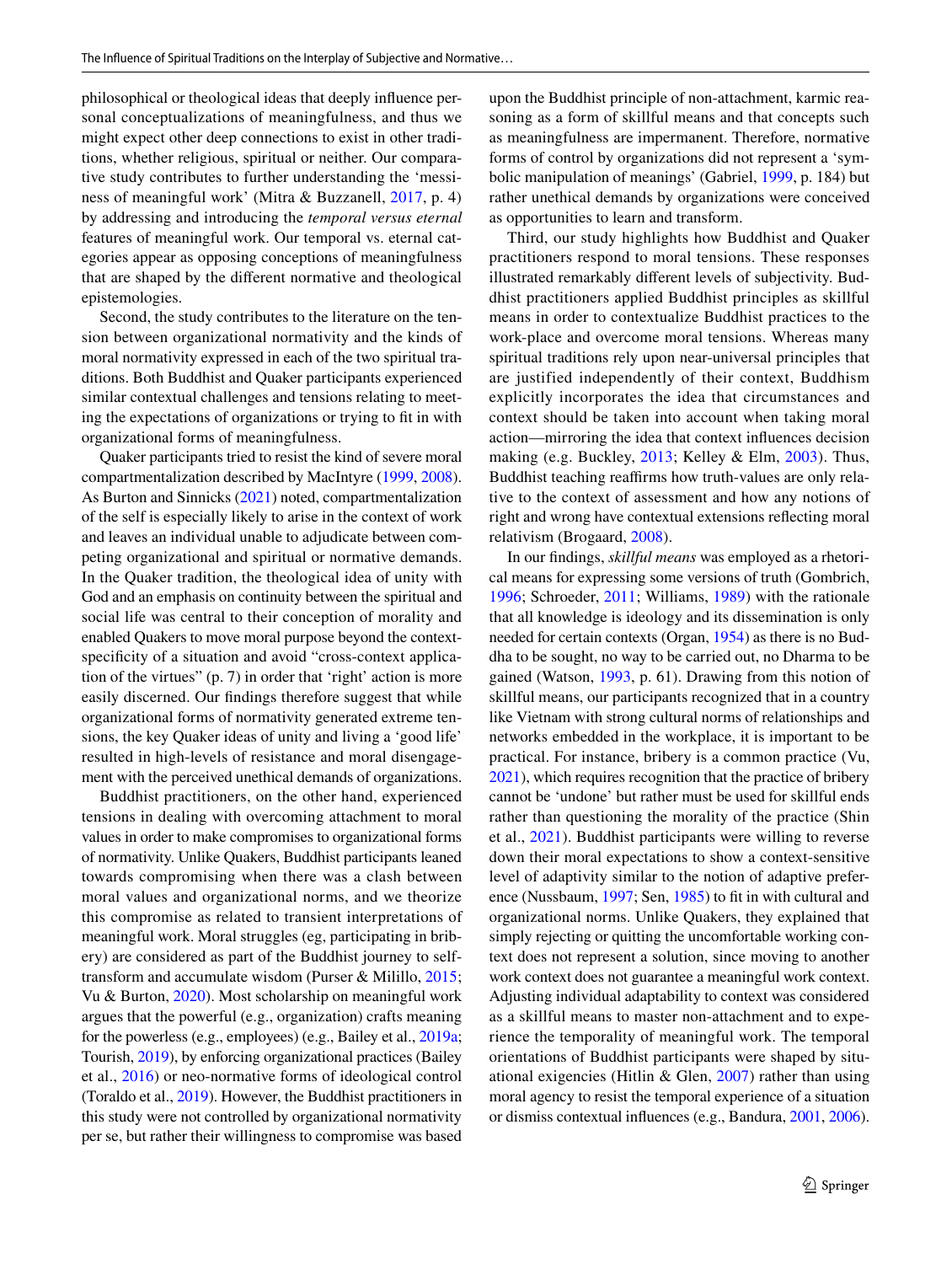It is important to highlight that high levels of contextual adaptability (e.g., accepting bribery, failures as lessons or unethical collective actions) activated by skillful means is not the same as Bandura's ([1991](#page-21-29), [1999](#page-21-30)) concept of moral disengagement as Buddhist participants morally engaged by prioritizing social outcomes over personal moral values based on the notion of karmic reasoning. Their meaningful experiences were individualized but not self-serving (Allan et al., [2019\)](#page-21-31), guided by situational circumstances (Jones, [1991\)](#page-22-48).Their moral justifcation in adapting to unethical actions did not involve euphemistic language to justify actions (Bandura et al., [1996\)](#page-21-32) or blaming 'others' (organizational normativity) for bringing sufering on themselves (Bandura, [1991\)](#page-21-29) as they considered moral struggles as necessary for transformative learning. Unlike situating the self within a broader social cognitive self (Bandura, [2011](#page-21-33)), Buddhist practitioners 'empty out' the self and agency is contextualized and exercised in a context-sensitive manner rather than being translated into mechanisms rooted in moral standards (Newman et al., [2020](#page-23-44)).

However, skilful means can also serve as a means of justifcation for harmful subjective interpretations (e.g., rationalization for bribery acts), which refects Michaelson's [\(2019\)](#page-22-5) claim that subjective interpretations of meaningfulness remain problematic when individuals can potentially be wrong about their interpretations. In our fndings, the social and cultural context of work strongly shaped subjective interpretations of meaningfulness. Even when *karmic reasoning* was adopted as a moral standard to rationalize social outcomes over personal moral action, it was subject to a contextual interpretation of motives, action (means), and outcomes. Participants prioritized social outcomes and good intentions over 'right action'. As long as intentions prioritized social outcomes (e.g., distributing medical packages, building vocational training centres, etc.), constraining personal moral values and participating in unethical actions (e.g., paying off hospital officials, favour-exchange with officials, etc.) were justifiable. Unethical actions were considered as a skillful and contextual means to adapt to Vietnamese business culture.

The notion of impermanence was also important to our participants' moral reasoning. For example, while participants rejected the culture of gift-giving, favour-exchange, and acts of bribery, sometimes these unethical actions were tolerated in light of expected future social outcomes. However, our analysis indicates circumstances that compromising on 'right action' to respond to the social and cultural context could generate perceptions of meaningless when those intended social outcomes did not emerge. Our participants coped with these experiences of meaningless by drawing upon the notion of impermanence and the transience of meaningful work, and by reframing their karmic evaluation as based upon good motives and intention. In other words,

the absence of social outcomes was justifed because motives and intentions were 'right'. By justifying motives and actions using karmic reasoning as skillful means, our fndings refect Brogaard's [\(2008\)](#page-21-26) conceptualisation of moral relativism in how any notions of right and wrong have contextual extensions. Contextual interpretations of meaningful work can be a matter of individual subjectivity (e.g., Michaelson, [2019\)](#page-22-5) and our study shows how context and subjectivity can entwine within karmic reasoning.

Whereas Buddhist practitioners were willing to contextualize agency through karmic reasoning, Quakers embody a moral purpose beyond the context-specifcity of a situation. When faced with (un)ethical choices, Quakers responded by resisting organizational demands through either avoiding the context (exiting the organization) or compartmentalizing work into subjective categories of 'meaningful' and'meaningless', and morally disengaging from the latter (e.g., see Newman, et al., [2020](#page-23-44) for a review). Compartmentalizing work tasks and morally disengaging from meaningless work in this way indicates that Quakers' needed to minimize dissonance that would arise from moral compartmentalization (Burton & Vu, [2020](#page-21-21)) and defend their moral agency to choose work that is meaningful to them. In other words, Quaker theology and testimony presents a strong moral framework that serves to both limit subjectivity in the work context and resist organizational normative demands. Further, while Quakerism seems to set the standards and conditions within which Quakers use agency to morally (dis)engage, the fip-side to the coin indicates that, from the perspective of the organization, Quakers may be willing to engage in non-conformist or even deviant behavior, an observation that sharply contrasts with existing workplace spirituality literature (e.g., Sheep, [2006\)](#page-23-45).

# **Conclusions and Avenues for Future Studies**

The study further extends comparative understandings of subjective/normative interpretations of meaningful work. Our fndings highlight a dynamic interplay between subjective-normative interpretations of meaningful work guided by the commitments of the Buddhist and Quaker traditions.

Our study has a number of theoretical and practical implications for business ethics scholarship. While our study deepens an understanding of subjectivity and normativity in meaningful work in the Buddhist and Quaker contexts, various scholars have suggested that various spiritual or religious domains can be conceptualized as 'traditions' in the MacIntryian sense (Burton & Sinnicks, [2021](#page-21-18)). There are also a number of traditions in the much broader sense: Buddhism, Marxism, and even Liberalism, for example. Our fndings and contributions suggest a broader generalization to other traditions, religious, spiritual or otherwise.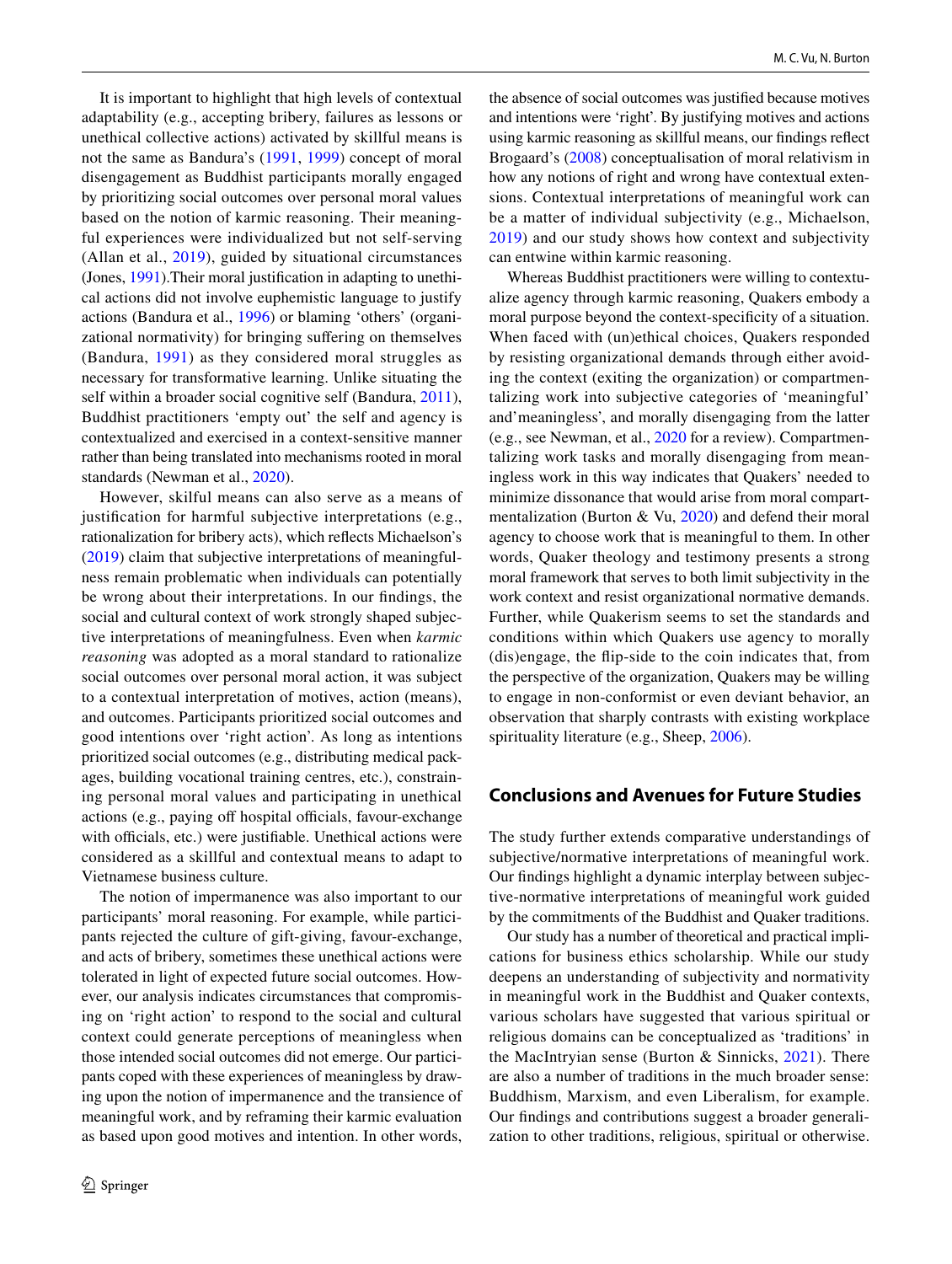Normative commitments are likely to deeply shape interpretations of meaningful work and yet the extent to which normative commitments entwine with subjectivity would seemingly give prominence to the key philosophical ideas of the tradition. Our example of Buddhism closely relates subjectivity to the contextual-sensitivity associated with the practice of skillful means and karmic reasoning. This kind of contextual subjectivity may, as our study notes, give rise to interpretations that are considered by others in diferent contexts, cultures or traditions as unethical. Reductively assuming that because an individual is "spiritual", she would disengage from "unethical" actions is misguided. Further research may shine a light on studies that have found a relationship between religion/spirituality and unethical behaviour (Alshehri et al., [2020](#page-21-34); Zhang, [2020\)](#page-23-46). Our study shows how a deeper understanding of the normative content of the interplay between meaningful work and diferent traditions would greatly enhance this stream of scholarship.

Given our focus upon spirituality, we recognize that subjectivity is also infuenced by a number of contextual factors that we have not had space in this paper to explore. Further research that explores how the diferent normative commitments of spiritual traditions entwine with social and institutional factors to afect meaningfulness would help advance scholarship. Studies in diferent cultures and where the focal spiritual tradition is a majority or contested practice would be especially intriguing.

Our study has a number of practical implications. For organizations, our Quaker case analysis suggests that spiritual practitioners could be a destabilizing force in the workplace if they perceive work as meaningless. Moral disengagement with work would appear to be a signifcant risk. Leaders are encouraged to have personal conversations around the content of meaningful work with workers in order to avoid individuals exiting the organization or engaging in non-conformist behavior. In the Buddhist case analysis, our study suggests that even when individuals show high levels of adaptability and context-sensitivity, it is possible that individuals may still experience tensions and personal struggles. In both cases, showing normative power is unlikely to prove fruitful.

Our study is not without limitations. We have examined two particular spiritual traditions with distinctive practices and commitments. Future studies may of course beneft from examining other spiritual or religious traditions that may deepen understandings further. Our participants primarily held managerial and leadership roles, and perhaps these individuals were in a fortunate position to practice their spirituality at work and make choices about which work they engaged in. How spiritual individuals in other types of non-managerial work experience meaningful work deserves further attention.

# **Appendix**

See Table 2.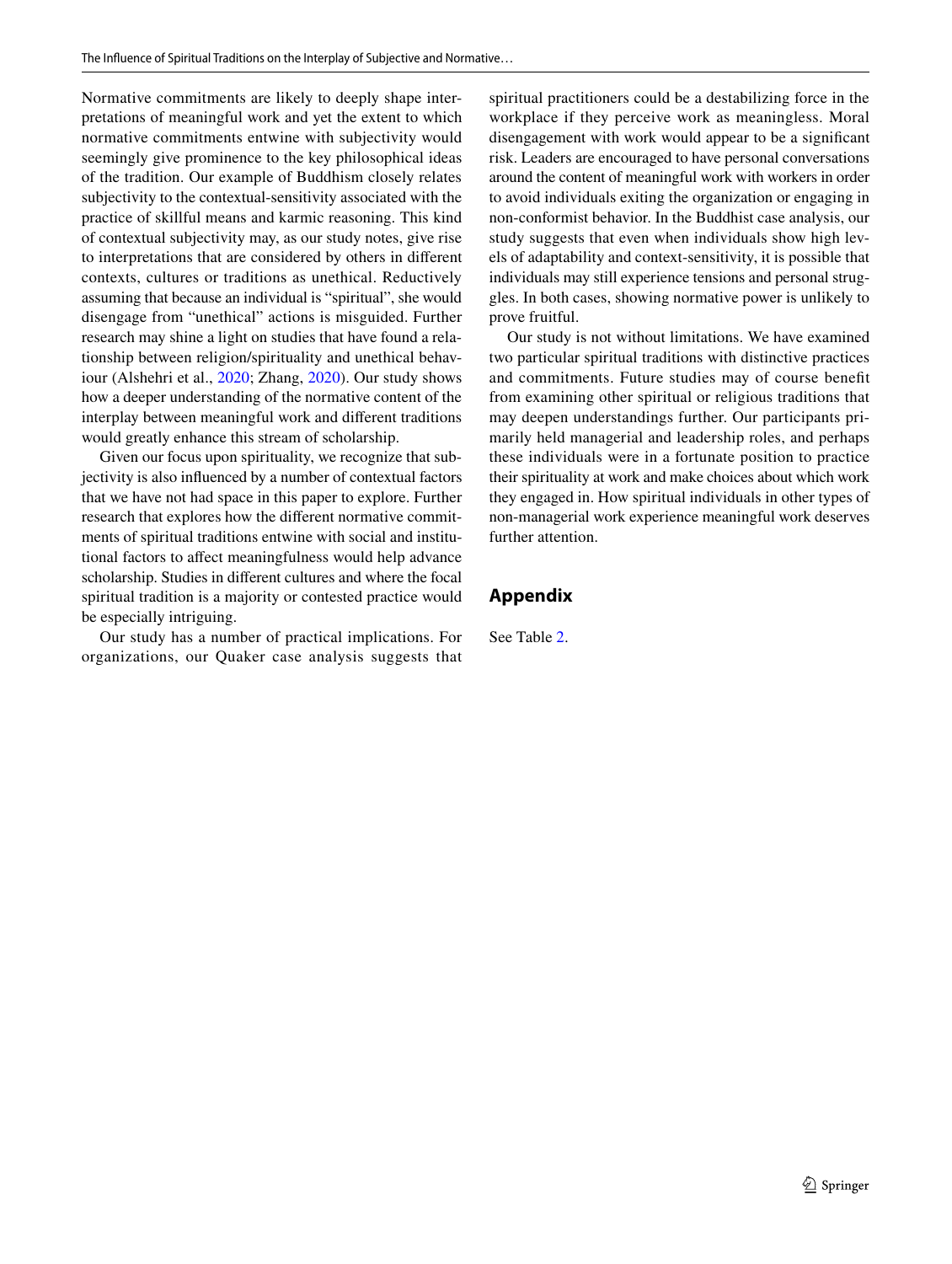### **Table 2** Coding table

#### **Buddhist practices/principles infuencing normative accounts of meaningful work** *Transient and temporal* Quotations Buddhist principles/practices There is no defnite defnition of meaningfulness and meaningful work in my mind. Things change every second because everything is impermanent (*impermanence*). Just yesterday, I was happy to get a meaningful deal done. Today the contractors came back with some underlying conditions that they forgot to mention that changed everything. The meaningful deal is no longer meaningful (B4V2) Being obsessed (*TFNT*)to get a job that is meaningful can be sufering. I mean there is no such thing as permanent moments (*impermanence*) of meaningfulness to seek for. You can experience meaningful moments for a while before they disappear. The search can refect a constant desire (*TFNT)* and constant sufering (*TFNT)*. (B15V9) Making an ethical and right choice is also impermanent (*impermanence*) and it does not guarantee long-term meaningfulness. We reported an unethical business transaction of one of business partners. It was difficult but seemed to be an ethical move at that time. But then that action also took away more than 300 jobs from people. So being ethical and moral does not necessarily mean meaningfulness. (B34V19) Impermanence Attachment to desires leading to sufering (the Four Noble Truths) (TFNT) *Moral accounts* How you treat others refects how well you can practice Buddhism. It is important to live morally, showing compassion (*compassion*) to others, which are the basic principles every Buddhist lives by: right intention, right action, and right livelihood (*TNEFT*). (B12V7) I always follow the guidelines of the Noble Eightfold Path (*TNEFP*). It helps me to act rightly (*TNEFP*), to be more considerate for others not just myself, which helps me appreciate more things at work and fnd meaning in them. (B29V18) Meaningfulness comes from the ability to help others (*compassion*), to bring beneft to others rather than yourself. (B36V20) Less is sometimes more. I felt really meaningful when we all sacrifced (*compassion*) half of our salaries for a month to contribute to the project to fund a year of education for minority orphans in one of the poorest rural provinces of the country. (B29V18) Having something meaningful at work for myself only is greed (*TFNT*), which is not meaningfulness but sufering in (*TFNT*)Buddhism. It is sufering because frst of all that sense of meaningfulness is temporal, not permanent (*impermanence*) so if we are too attached to (*non-attachment*) that individual sense of meaningfulness, we suffer when we lose that sense. It also depends on others because obviously I cannot work alone in all project without being supported by my colleagues and my organization. So it is fair to say that a sense of meaningfulness at work is not cultivated by one individual alone, it has a depending nature (*dependent arising*). (B5V3) Buddhism is all about exploring the truths by learning from others, interacting with others and from being exposed to impermanent (*impermanence*) and challenging contexts. It is an individual practice but cannot be achieved in separation with others (*dependent arising*). Dealing with conficts with colleagues, clients and competitors is all part of that meaningful journey. I learn to respond and deal with challenges in my own way, based on my capabilities and skills but not in isolation. (B34V19) Compassion The Noble Eightfold Path (TNEFP) (right intention, right action, right livelihood) Greed leading to suffering (The Four Noble Truths) (TFNT) Impermanence Non-attachment Dependent arising *Moral dilemmas in interpretations of meaningful work* I tend not to defne meaningfulness and I understand that moments of meaningfulness can become meaningless very easily (*impermanence*). But my project group was very keen on considering bonuses for group performance as meaningful. They are willing to be inauthentic with customers to achieve that. I did not share the same viewpoint with others. (B11V6) Sometimes I wonder whether trying so hard to pursue meaningfulness is meaningfulness in itself. I am still attached too much (*non-attachment*) to how others feel about my actions and how I see as right and wrong. I am certain that I am far from being 'free'. (B14V9) Bribing is unethical. Everybody knows that for sure and as a Buddhist, it is important to show right intention and right action (*TNEFP*) […] However, in practice, it is not always possible to maintain such principles in practice […] I had to let go of my personal and spiritual values (*non-attachment*) to pay the lobbying fees for a medication project to help patients […] being able to help is a meaningful outcome but it did not come without a 'price'. (B15V9) I realized that when I show compassion too much (*non-attachment*), I can also lose my opportunity to voice up my opinions or to help others to be aware of their wrongdoings or mistakes and learn from them. So perhaps, not being compassionate is sometimes more meaningful. In Vietnam, being critical is not the best practice and can be considered as hostile. People can take it very personally which can have detrimental efect on relationships. We have a high-power distance culture in our company and my colleagues are used to the non-questioning cultural norm where criticality was considered ofensive and personal as people tend to be less direct to maintain productive relationships and networks. (B25V15) Personal struggles and compromises are the very frst steps that I had to go through to get to know what Buddhist practices really mean. I have no doubt that they are part of the journey, which was extremely meaningful both in my professional life and in my daily life. Overcoming the fear of having to compromise is the practice of non-attachment (*non-attachment*). Embracing struggles is part of the Buddhist journey. (B1V1) Impermanence Non-attachment The Noble Eightfold Path (TNEFP)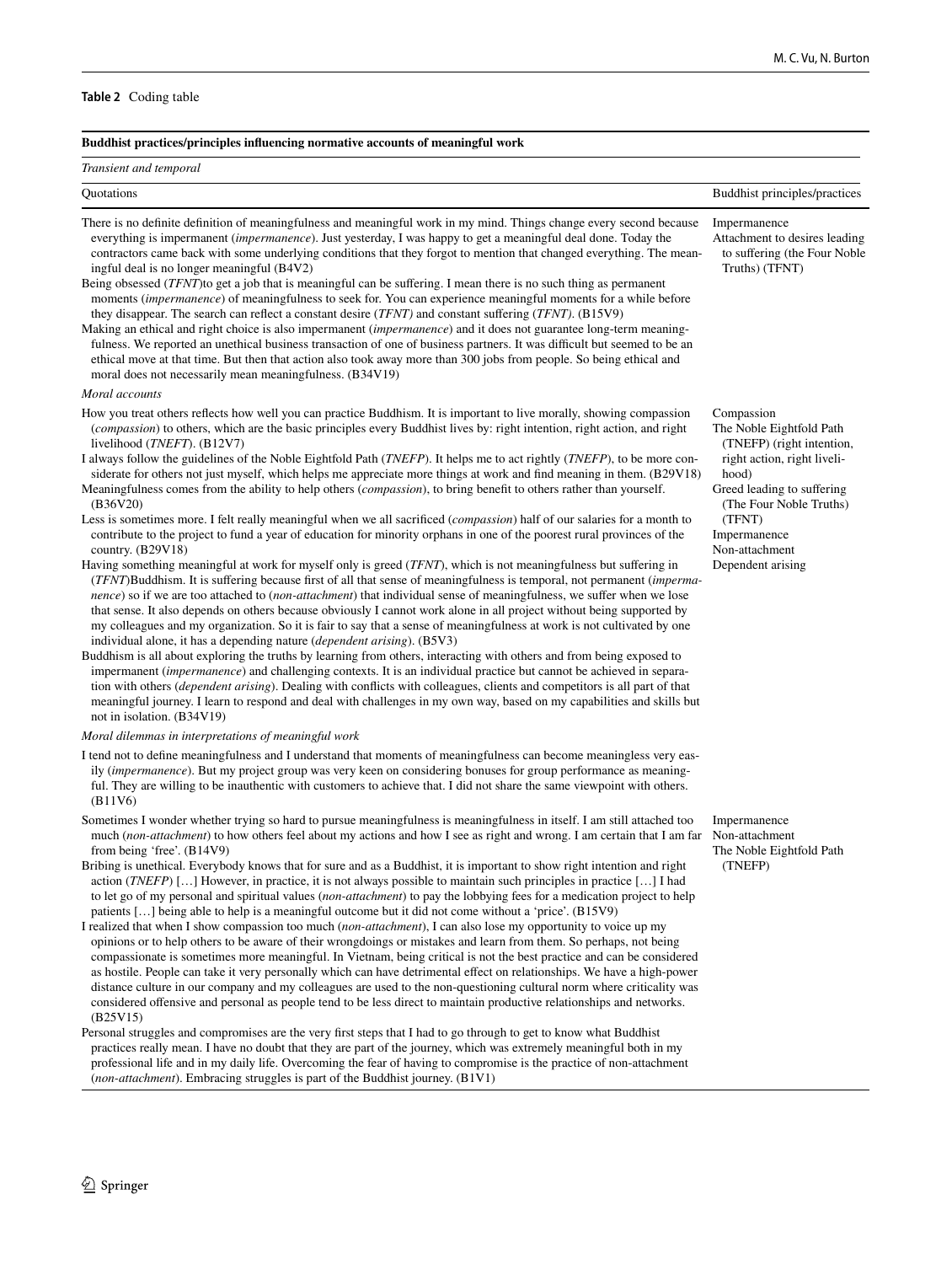#### **Buddhist practices/principles infuencing normative accounts of meaningful work**

#### *Transient and temporal*

Quotations Buddhist principles/practices

#### **Buddhist-enacted responses to moral dilemmas**

*Skillful means—skillful negotiations with context-sensitivity*

- Doing something meaningful is not about justifying that I did something right or my intentions were good. It is more about if I have been able to address the situation skillfully (*SM)* that produced the best outcome. I always look at the outcomes (*KR*). Having a good intention to help out an employee does not solve the problem. I need to teach them, criticize them and even let them make mistakes to learn from. Doing things right is not the same as doing things skillfully (*SM*). Rejecting the common norm of gift-giving or favour-exchange in a country in Vietnam is not a wise decision. Without network and relationships, I do not have the needed resources to help employees and the community. Buddhism provides you with the means to use, you just need to use them skillfully which involves being able not to be attached to them and stop defning what is 'right' because what is right should not be about what I believe is right but should be decided by the context (*SM*). (B20V12)
- My role involves a lot of networking and teamwork. A success of a project relies a lot on networks, which are sometimes personal. SoI need to maintain a good relationship with my team because sometimes their personal networks can help me to complete a project. Some team members have ways of doing things which they believe is meaningful to get the project done. Sometimes I do not fnd them ethical, but I guess I learn not to attach too much to how things are done (non-attachment) but pay more attention to the meaningful outcome of a project (*KR*). (B17V11)
- As long as the overall outcome brings beneft for the community (*KR)*, personal sacrifces in actions (*KR*) are acceptable. I am willing to take my own karmic consequences in bribing officials if that can bring benefit for the whole community (*KR*). Meaningfulness for the whole community overrides personal desires (*KR*). (B30V18)
- I tend to prioritize my good intentions over right action (*KR*) to make it meaningful […] my actions can be instrumental but if it can help the community, that is all that matters *(KR*). We have spent years asking for a license to construct our recycling factory that can raise workers' awareness in how we will do things in the near future and educate the community about being responsible in recycling but we failed. But when I helped a local official's relative to get a job, with his phone call, we got it approved in a matter of days. Without being skillful to the 'network culture' *(SM),* opportunities can be lost. (B3V2)
- In bidding for a contract with local hospitals to distribute our medication packages to needed patients, we customized and lowered our price so that lower income patients could aford them. We followed and met all the required conditions. However, we could not overbid our competitors not because of our products' quality or cost, but because we did not pay the 'transactional cost' for the gatekeepers (*KR*). So, it felt like we were unable to do anything meaningful to help patients when we did everything right (*KR*). On another occasion, we followed our ancestor's saying '*Đồng tiền đi trước là đồng tiền khôn'* (*money paid in advance is wise money*). It is not the 'right action' (*KR, TEFNP*) as we gave money to hospital officials but it worked and we could help patients (*KR*). Sometimes, doing the 'right thing' does not always bring meaningful outcomes (*KR*) (B34V19)
- At that time, we were willing to pay off officials to approve our project as we believed that our project to build a free vocational training center for the local community will be helpful (*KR*)for those who were struggling to fnd a job […] it is also a way for us to invest in future skilled labour for our company. However, part of our 'compromise' (*KR*) was to hand back the center for the local authorities to manage [...] we found that local officials received bribes to accept locals into the center, which was not our initial intent (*impermanence*) […] we compromised ignorantly and our good intentions turned out to be meaningless […] we need to be more skillful to deal with impermanence (*SM, impermanence*) […] (B4V2)
- Meaningful moments are found in failures and we all learn from failures to become better (*PT*). It is important to have such moments to know your limits and shortcoming. Buddhist practice is all about personal transformation and failures are meaningful ingredients (*PT*) […] you cannot play safe to ft in and expect to gain wisdom. Wisdom comes from lessons and failure (B24V14)
- Meaningfulness for me comes from my failed experiences. The more I failed, the more knowledge I gained about myself and the world, and the more I understood and applied Buddhist practices more wisely (*PT)*. (B10V5)
- [...] It is not about finding my own version of meaningfulness or finding meaningfulness through others' but about freeing myself from all attachments (*non-attachment*), being free from personal desires and others' expectations. (B11V6)
- [...] Quitting the job which I personally find meaningless of unethical and get a new one is not the solution since I can neither control my new boss or colleagues nor can I can control the new working culture/norm at the new company (*impermanence*). Skillfully adapting and learning to let go of expectations and desires is the solution to abandon sufering (*SM, non-attachment, TFNT*). (B26V16)
- I learnt to accept that there are always diferent opinions about what is right and what is wrong and I respect that (*nonattachment*). I adapt to certain viewpoints/decisions when the context supports them but raise my voice when they are no longer ft the context (*SM*). I learnt to let go of fulflling expectations or the fear of being judged (*non-attachment).* Being able to let go (*non-attachment*) is meaningfulness. (B8V4)

Karmic reasoning (motive, action, consequence) (KR) Skillful means (SM) (contextsensitivity) Non-attachment Impermanence Personal transformation/journey (PT) Desire/sufering (The Four Noble Truths) (TFNT)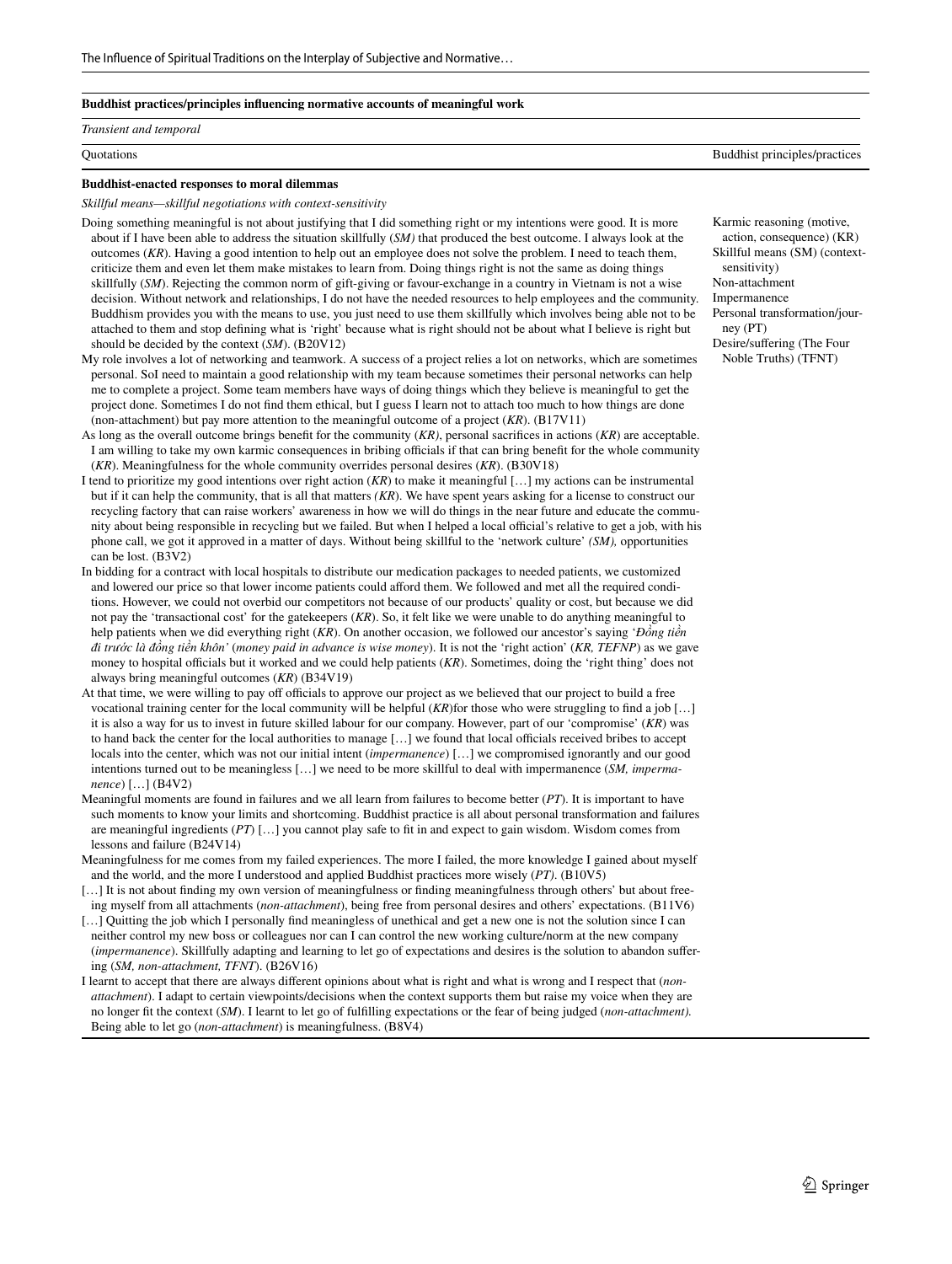## **Quaker ethics infuencing normative accounts of meaningful work**

| Eternal and omnipresent                                                                                                                                                                                                                                                                                                                                                                                                                                                                                                                                                                                                                                                                                                                                                                                                                                                                                                                                                                                                                                                                                                                          |                                                                                                                                                   |  |  |  |  |
|--------------------------------------------------------------------------------------------------------------------------------------------------------------------------------------------------------------------------------------------------------------------------------------------------------------------------------------------------------------------------------------------------------------------------------------------------------------------------------------------------------------------------------------------------------------------------------------------------------------------------------------------------------------------------------------------------------------------------------------------------------------------------------------------------------------------------------------------------------------------------------------------------------------------------------------------------------------------------------------------------------------------------------------------------------------------------------------------------------------------------------------------------|---------------------------------------------------------------------------------------------------------------------------------------------------|--|--|--|--|
| Quotations                                                                                                                                                                                                                                                                                                                                                                                                                                                                                                                                                                                                                                                                                                                                                                                                                                                                                                                                                                                                                                                                                                                                       | Quaker principles/practices                                                                                                                       |  |  |  |  |
| God is eternal, and we are all tasked with finding that which is eternal in everything we do. I Eternal<br>try to find the meaning in the work I do and try to understand how that work contributes to<br>building a better world (Q28U20)<br>So for me the purpose of work is how I find meaning. It doesn't matter what the job is, or<br>what it looks like, or how much the salary is, so long as you are contributing to battling<br>injustice in a small way. The job could be anything, but the purpose can't. (Q33U23)<br>Look, I am an administrator. And, many of friends think my job must be boring, mundane.<br>Perhaps it is. If I looked at it as a set of tasks, yes it is. But, I know that my job reduces<br>social disadvantage, offering opportunities to those who have no hope, I see a reflection of<br>God in that moment (Q32U22)<br>Meaning is everywhere, all the time. Even the most mundane work can have spiritual<br>meaning. Working in an industrial estate or a poor neighborhood can have meaning. It is<br>your mindset that matters, and whether you can find God in small things, unusual things<br>(Q1U1) | God is omnipresent<br>Social and moral purpose                                                                                                    |  |  |  |  |
| Moral accounts                                                                                                                                                                                                                                                                                                                                                                                                                                                                                                                                                                                                                                                                                                                                                                                                                                                                                                                                                                                                                                                                                                                                   |                                                                                                                                                   |  |  |  |  |
| While any work can be potentially meaningful, the benefits from work should not be solely<br>individual and personal. Work must have a social purpose that reflects building a fairer and<br>more equitable world (Q2U17)<br>Meaning at work can never be fully realized if it centers upon self and ego. More money,<br>more power or privilege are likely to erode meaning in the long-run. The key for me is to<br>know that I am making a difference to others, to those experiencing structural disadvan-                                                                                                                                                                                                                                                                                                                                                                                                                                                                                                                                                                                                                                   | Building a fairer world<br>Quaker theology—Recognizing and responding to<br>God in another<br><b>Ouaker</b> testimonies<br>Building God's kingdom |  |  |  |  |
| tage or those in need $(Q13U7)$<br>I find meaning not for myself but for others that suffer injustice and disadvantage. This<br>means I need to supress my ego and respond to God in an another (Q9U6)<br>The testimony to equality is key to living out Quakerism. Work can only be meaningful<br>when you are dismantling these[social]inequalities (Q16U10)<br>We all need to live simply. This means, for me, a simple job without the entanglements of<br>worrying about pay, power, privilege (Q6U4)<br>By fusing my professional and spiritual life, I now work entirely from a perspective of<br>wholeness and service in life. I work with mindfulness and compassion. I emphasize<br>integrity and values- led behavior, I question taken-for-granted practices, and have a real<br>concern for equality and everyone having a voice. The Quaker testimonies are my guide<br>(O6U4)                                                                                                                                                                                                                                                    |                                                                                                                                                   |  |  |  |  |
| Quaker values strongly influence my approach to my work life. I see myself as leading the<br>organization towards positive change. The Quaker testimonies guide me in this endeavor<br>(013U7)<br>Quakerism guides my choice of employment. I currently work for acharity and have scope<br>to live out my values at work by working in service of others with less power and privilege<br>(O11U6)<br>It is quite straightforward, meaningful work is any work that furthers the development of<br>God's kingdom for all of God's people (Q24U16)<br>Gods morals are my morals [] I can only find true meaning in work that fulfils God's<br>purpose $(Q2U2)$<br>We Quakers say 'finding that of God in everyone'. For me this plays out at work. If I can<br>find that of God in another, and respond with grace to that presence of God, then work,                                                                                                                                                                                                                                                                                            |                                                                                                                                                   |  |  |  |  |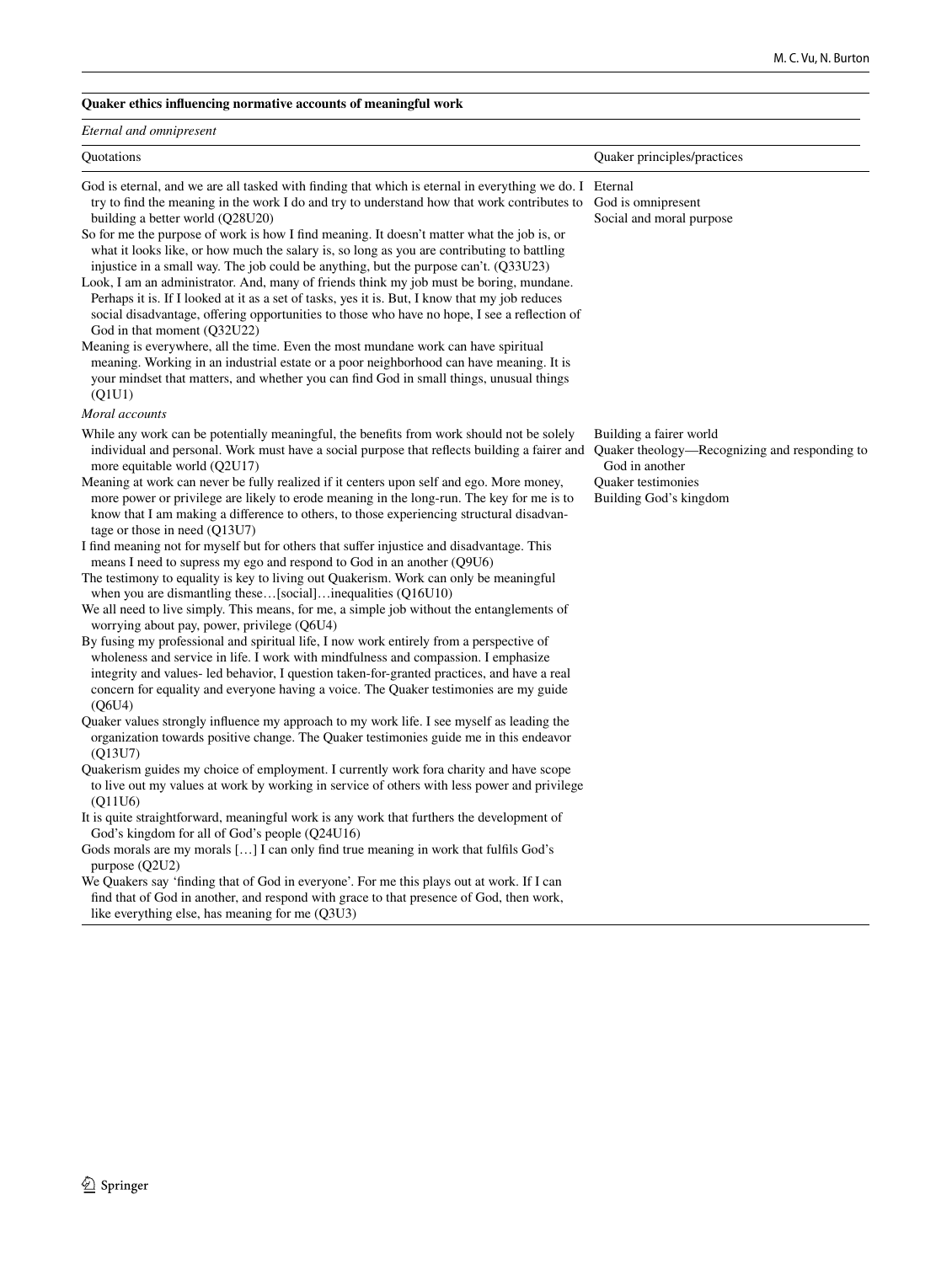#### **Quaker ethics infuencing normative accounts of meaningful work**

#### *Eternal and omnipresent*

*Moral dilemmas in interpretations of meaningful work*

I guess a key pinch point I experience is letting go of selfsh desires and ego. I often fnd myself thoughtlessly chasing promotion, more pay, and things like that when I know I should be prioritizing the diference I can make in the world (Q34U23)

I remember leaving a senior position in a FTSE100 company. The car went back, the parking space, the laptop, the phone, all the paraphernalia that comes with a senior job. It was weird. I sort of felt naked for a few hours. I was no longer Head of…and was about to take up a much-lower paid role in a small charity doing work with disadvantaged communities. It takes so getting used to – the loss of all that status – but the new role brings so much joy making a diference to those facing social disadvantage. I often think back to my old 'self' and the power and privilege I had and sometimes don't even recognize him. Mind you, I miss the company car! (Q19U12)

A few years ago I applied for a new job and was verbally ofered the role. I felt hugely uncomfortable, as a white man, being ofered a senior role by white men. I questioned the diversity of the team and was told that they would 'be in touch'. They never did. While I am proud of my actions, I still struggle that this cost me dearly and I have my family and our comfort to think about too. Was it the right decision? I don't know (Q27U19)

I've been through a phase where I thought higher pay, nicer car, would kind of create meaning for me. But, more power often comes attached with tasks which are morally unacceptable. I had to make people redundant, impose pay freezes and so on as the quid pro quo of power. (Q21U13)

Often, work-places ask you to do things which are really challenging. Such as make someone redundant, or as simple as put the organization before your family. This is extremely challenging, and I've reached the conclusion that compromise is never worth it in the long run. I know that if I felt my desk would be occupied by a new recruit within days, there is never any real loyalty (Q15U9)

### **Quaker-enacted responses to moral dilemmas**

*Resistance and moral disengagement—exiting*

My Quaker values inform my attitudes to work—I moved jobs to transform my outlook. I cannot any longer accept poor ethical practice. I resigned over the poor treatment of others (Q33U23)

I have worked with many great people, worked in great teams, but I remained empty and unfulflled. It was all meaningless. To fnd purpose, I had to switch career to do work that tackled social disadvantage, injustice and inequality (Q25U17)

- Of course, there is some degree of pragmatism required, I still need to support my family and pay the bills (Q8U5)
- Leaving my job was the only way to reconcile my Quakerism with my professional life. You know, when you are continually asked to do tasks that you fnd morally concerning, you can only do it for so long. Quakers say, 'wear thy sword as long as you can', meaning metaphorically disarm yourself as soon as your conscious allows. Leaving my job was disarming myself of the emptiness that comes with working for a proft-seeking organization (Q27U19)

#### *Moral disengagement*

- To me my Quakerism is central to my moral identity. I can sometimes only uphold this at work by dissenting and disengaging at work (Q22U14)
- I have to fnd some meaning at work. My day job is tiresome, money, money, money. I have to put this aside. For example, I try to get some meaning by volunteering for the occasional good things my employer does. Last month, I participated in a sleep out to raise money for the homeless. That was satisfying (Q11UK6)
- My work gives me no meaning. Unless I can carve out some time to do the work I want to. Luckily, my boss recognizes this, and I can spend a few days each month working at a charity that works with disadvantaged groups (Q32U22)
- At work I am often faced with tasks that I fnd clash with my Quakerism. I do all I can to avoid them. It's a difficult ethical choice, but I try to spend more time doing things that are worthwhile, or at least neutral, and avoid the things I fnd ethically troubling. Dissenting and voicing concern is my strategy (Q4U3)
- I try to spend my time at work on things that nurture my soul and the community. I volunteer, I get involved in community work, in outreach, and other things that support my Quaker faith. I do as little of my real job as I can get away with (Q19U12)

Quotations Quaker principles/practices

Building a fairer world Social and moral purpose Letting go of egoism

Quaker testimonies Quaker theology—wear thy sword'

Fusing professional and personal moral values Social and moral purpose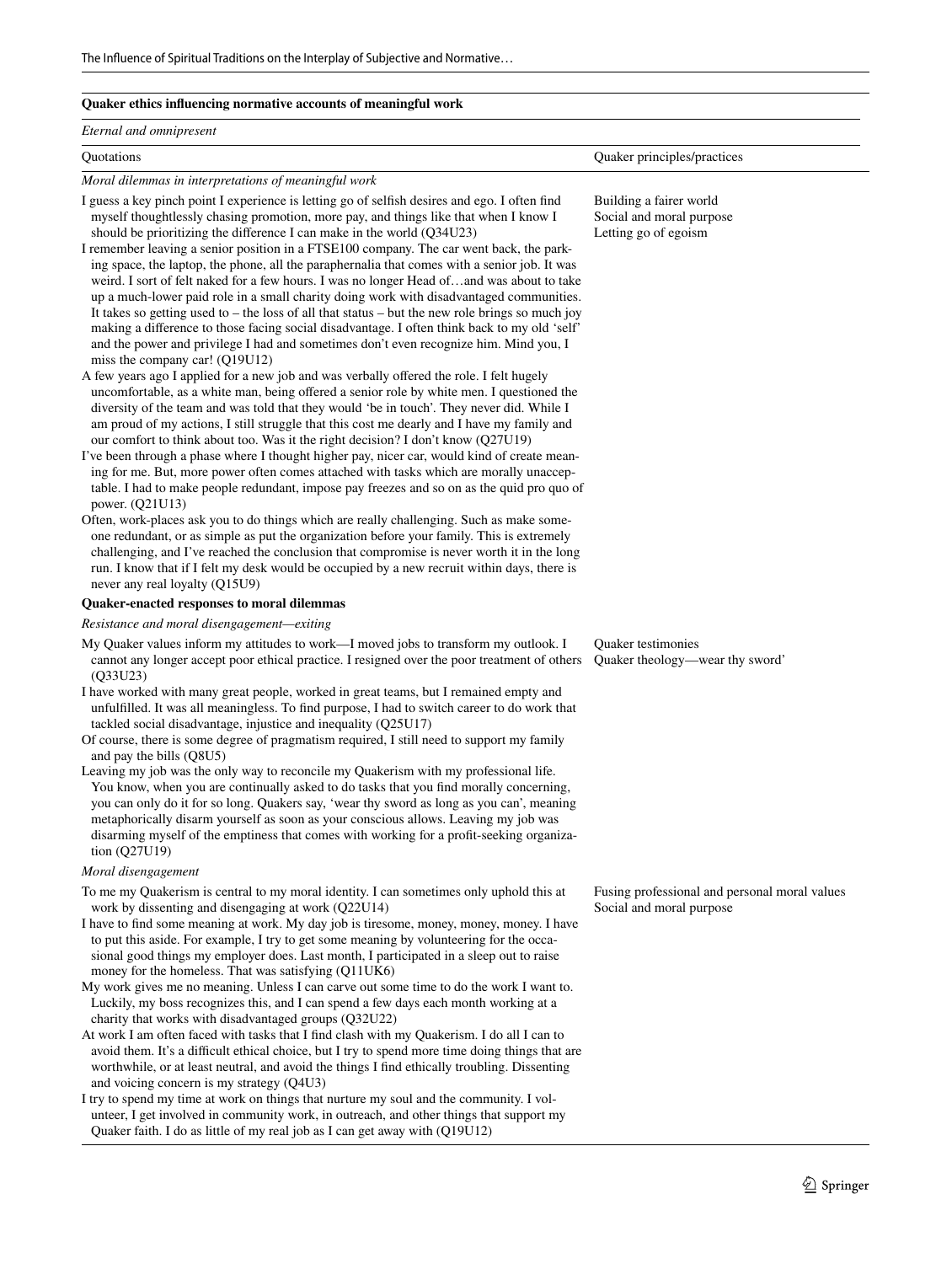### **Declarations**

**Conflict of interest** The authors declare that they have no confict of interest.

**Open Access** This article is licensed under a Creative Commons Attribution 4.0 International License, which permits use, sharing, adaptation, distribution and reproduction in any medium or format, as long as you give appropriate credit to the original author(s) and the source, provide a link to the Creative Commons licence, and indicate if changes were made. The images or other third party material in this article are included in the article's Creative Commons licence, unless indicated otherwise in a credit line to the material. If material is not included in the article's Creative Commons licence and your intended use is not permitted by statutory regulation or exceeds the permitted use, you will need to obtain permission directly from the copyright holder. To view a copy of this licence, visit <http://creativecommons.org/licenses/by/4.0/>.

# **References**

- <span id="page-21-15"></span>Adawiyah, W. R., & Pramuka, B. A. (2017). Scaling the notion of Islamic spirituality in the workplace. *Journal of Management Development, 36*, 7877–7898.
- <span id="page-21-14"></span>Ahmad, A., & Omar, Z. (2016). Workplace spirituality among Malaysian community service employees in the public sector. *Asian Social Science, 12*, 193–201.
- <span id="page-21-31"></span>Allan, B. A., Batz-Barbarich, C., Sterling, H. M., & Tay, L. (2019). Outcomes of meaningful work: A meta-analysis. *Journal of Management Studies, 56*(3), 500–528.
- <span id="page-21-34"></span>Alshehri, F., Fotaki, M., & Kauser, S. (2020). The effects of spirituality and religiosity on the ethical judgment in organizations. *Journal of Business Ethics*.<https://doi.org/10.1007/s10551-020-04614-1>
- <span id="page-21-0"></span>Bailey, C., Lips-Wiersma, M., Madden, A., Yeoman, R., Thompson, M., & Chalofsky, N. (2019a). The fve paradoxes of meaningful work: Introduction to the special issue 'meaningful work: Prospects for the 21st century.' *Journal of Management Studies, 56*(3), 481–499.
- <span id="page-21-4"></span>Bailey, C., & Madden, A. (2016). What makes work meaningful-or meaningless? *MIT Sloan Management Review, 57*(4), 1–19.
- <span id="page-21-24"></span>Bailey, C., & Madden, A. (2017). Time reclaimed: Temporality and the experience of meaningful work. *Work, Employment and Society, 31*(1), 3–18.
- <span id="page-21-9"></span>Bailey, C., Madden, A., Alfes, K., Shantz, A., & Soane, E. (2017). The mismanaged soul: Existential labor and the erosion of meaningful work. *Human Resource Management Review, 27*(3), 416–430.
- <span id="page-21-2"></span>Bailey, C., Yeoman, R., Madden, A., Thompson, M., & Kerridge, G. (2019b). A review of the empirical literature on meaningful work: Progress and research agenda. *Human Resource Development Review, 18*(1), 83–113.
- <span id="page-21-29"></span>Bandura, A. (1991). Social cognitive theory of moral thought and action. In W. M. Kurtines & J. L. Gewirtz (Eds.), *Handbook of moral behavior and development* (pp. 45–103). Lawrence Erlbaum.
- <span id="page-21-30"></span>Bandura, A. (1999). Moral disengagement in the perpetration of inhumanities. *Personality and Social Psychology Review, 3*, 193–209.
- <span id="page-21-27"></span>Bandura, A. (2001). Social cognitive theory: An agentic perspective. *Annual Review of Psychology, 52*, 1–26.
- <span id="page-21-28"></span>Bandura, A. (2006). Toward a psychology of human agency. *Perspectives on Psychological Science, 1*(2), 164–180.
- <span id="page-21-33"></span>Bandura, A. (2011). Social cognitive theory. In P. A. M. Van Lange, A. W. Kruglanski, & E. T. Higgins (Eds.), *Handbook of theories of social psychology* (pp. 349–373). Sage.
- <span id="page-21-32"></span>Bandura, A., Barbaranelli, C., Caprara, G. V., & Pastorelli, C. (1996). Mechanism of moral disengagement in the exercise of moral agency. *Journal of Personality and Social Psychology, 71*(2), 364–374.
- <span id="page-21-10"></span>Baumeister, R. F., Vohs, K. D., Aaker, J. L., & Garbinsky, E. N. (2013). Some key diferences between a happy life and a meaningful life. *The Journal of Positive Psychology, 8*(6), 505–516.
- <span id="page-21-3"></span>Beadle, R., & Knight, K. (2012). Virtue and meaningful work. *Business Ethics Quarterly, 22*, 433–450.
- <span id="page-21-16"></span>Bodhi, B. (1984). *The noble eightfold path* (p. 63). Buddhist Publication Society.
- <span id="page-21-1"></span>Both-Nwabuwe, J., Dijkstra, M. T. M., & Beersma, B. (2017). How to defne and measure meaningful work. *Frontiers in Psychology*. <https://doi.org/10.3389/fpsyg.2017.01658>
- <span id="page-21-26"></span>Brogaard, B. (2008). Moral contextualism and moral relativism. *The Philosophical Quarterly, 58*(232), 385–409.
- <span id="page-21-23"></span>Brooks, J., McCluskey, S., Turley, E., & King, N. (2015). The utility of template analysis in qualitative psychology research. *Qualitative Research in Psychology, 12*(2), 202–222.
- <span id="page-21-25"></span>Buckley, M. (2013). A constructivist approach to business ethics. *Journal of Business Ethics, 117*(4), 695–706.
- <span id="page-21-7"></span>Bunderson, J. S., & Thompson, J. A. (2009). The call of the wild: Zookeepers, callings, and the double-edged sword of deeply meaningful work. *Administrative Science Quarterly, 54*(1), 32–57.
- <span id="page-21-19"></span>Burton, N., & Bainbridge, J. (2019). Spiritual discernment, the incorporated organization, and corporate law: The case of Quaker business method. *Religions, 10*(1), 35.
- <span id="page-21-22"></span>Burton, N., & Galvin, P. (2018). Using template and matrix analysis: A case study of management and organisation history research. *Qualitative Research in Organizations and Management, 14*(4), 393–409.
- <span id="page-21-20"></span>Burton, N., Koning, J., & Muers, R. (2018). Organizational ethnography and religious organizations: The case of Quaker decisionmaking. *Journal of Management, Spirituality & Religion, 15*(4), 349–367.
- <span id="page-21-18"></span>Burton, N., & Sinnicks, M. (2021). Quaker business ethics as MacIntyrean tradition. *Journal of Business Ethics*. [https://doi.org/10.](https://doi.org/10.1007/s10551-020-04706-y) [1007/s10551-020-04706-y](https://doi.org/10.1007/s10551-020-04706-y)
- <span id="page-21-21"></span>Burton, N., & Vu, M. C. (2020). Moral identity and the Quaker tradition: Moral dissonance negotiation in the workplace. *Journal of Business Ethics*.<https://doi.org/10.1007/s10551-020-04531-3>
- <span id="page-21-17"></span>Burton, N., & Vu, M. C. (2021). The light and the dark of mindful social capital: Right mindfulness and social capital development. *European Management Review*, *18*(1) 137–150. [https://doi.org/](https://doi.org/10.1111/emre.12427) [10.1111/emre.12427](https://doi.org/10.1111/emre.12427)
- <span id="page-21-11"></span>Busse, R., Kwon, S., Kloep, H. A., Ghosh, K., & Warner, M. (2018). Toward a "meaningful self" at the workplace: Multinational evidence from Asia, Europe, and North America. *Journal of Leadership & Organizational Studies, 25*(1), 63–75.
- <span id="page-21-5"></span>Carton, A. M. (2018). "I'm not mopping the foors, I'm putting a man on the moon": How NASA leaders enhanced the meaningfulness of work by changing the meaning of work. *Administrative Science Quarterly, 63*(2), 323–369.
- <span id="page-21-8"></span>Cartwright, S., & Holmes, N. (2006). The meaning of work: The challenge of regaining employee engagement and reducing cynicism. *Human Resource Management Review, 16*(2), 199–208.
- <span id="page-21-13"></span>Cavanagh, G. F., & Bandsuch, M. R. (2002). Virtue as a benchmark for spirituality in business. *Journal of Business Ethics, 38*(1–2), 109–117.
- <span id="page-21-12"></span>Chu, I., & Vu, M. C. (2021). The nature of the self, self-regulation and moral action: Implications from the confucian relational self and Buddhist non-self. *Journal of Business Ethics*, 1–18.
- <span id="page-21-6"></span>Ciulla, J. (2000). *The working life: The promise and betrayal of modern work*. Three Rivers Press.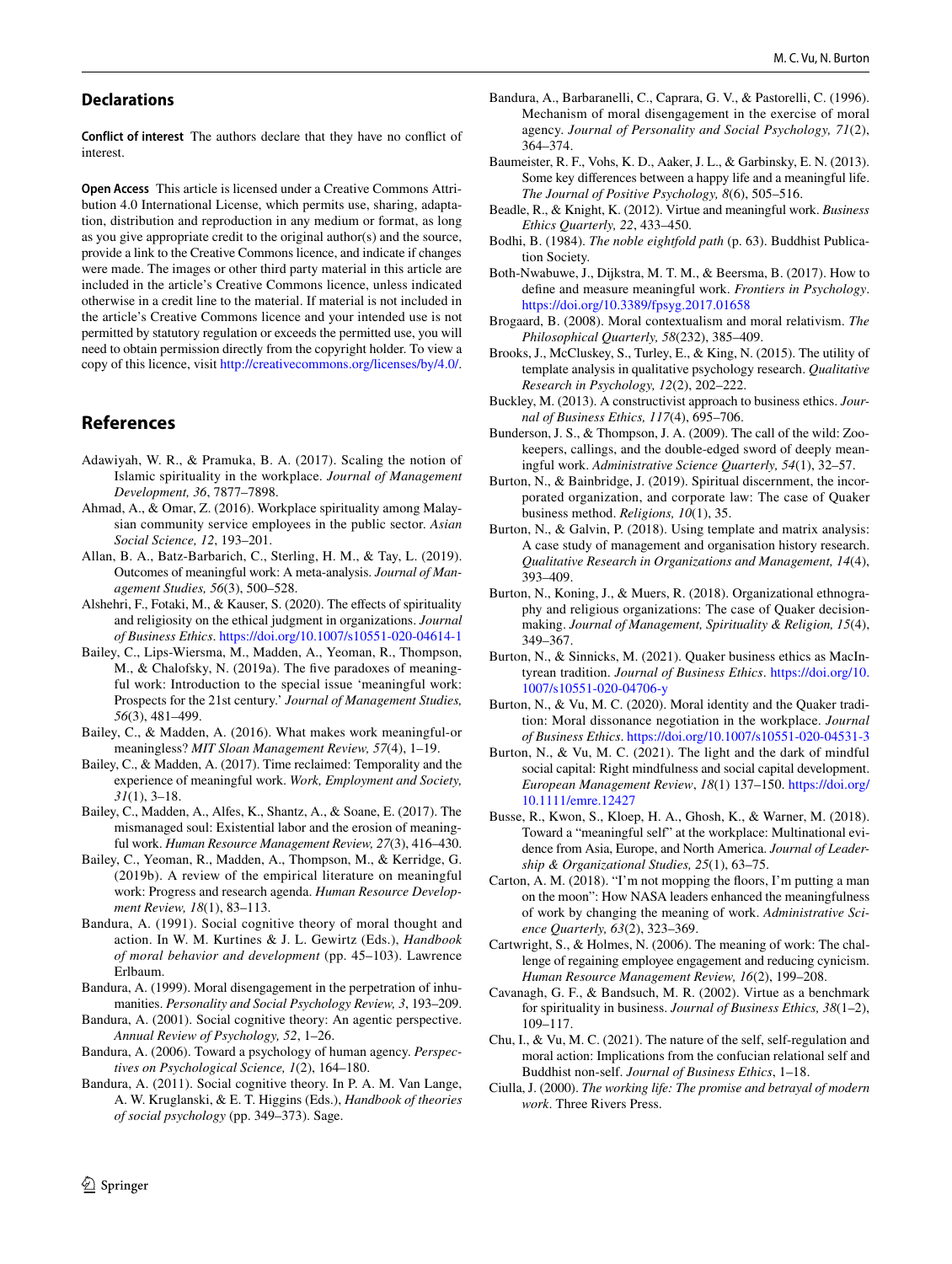- <span id="page-22-1"></span>Ciulla, J. B. (2012). Worthy work and Bowie's Kantian theory of meaningful work. In D. Arnold & J. Harris (Eds.), *Kantian business ethics* (pp. 115–131). Edward Elgar.
- <span id="page-22-33"></span>Collins, P., & Dandelion, P. (2014). Transition as normative: British Quakerism as liquid religion. *Journal of Contemporary Religion, 29*(2), 287–301.
- <span id="page-22-26"></span>Cooper, D. E., & James, S. P. (2005). *Buddhism, virtue and environment*. Ashgate.
- <span id="page-22-34"></span>Dandelion, P. (2004). Research note. Implicit conservatism in liberal religion: British Quakers as an 'uncertain sect.' *Journal of Contemporary Religion, 19*(2), 219–229.
- <span id="page-22-11"></span>Dandelion, P. (2008). *The Quakers: A very short introduction*. Oxford University Press.
- <span id="page-22-25"></span>Dandelion, P. (2014). The British Quaker survey 2013. *Quaker Religious Thought, 123*(1), 15.
- <span id="page-22-35"></span>Dandelion, P. (2017). *The liturgies of Quakerism*. Taylor & Francis.
- <span id="page-22-39"></span>Daniels, P. (2007). Buddhism and the transformation to sustainable economies. *Society and Economy*, *29*(2), 155–180.
- <span id="page-22-15"></span>Florian, M., Costas, J., & Kärreman, D. (2019). Struggling with meaningfulness when context shifts: Volunteer work in a German refugee shelter. *Journal of Management Studies, 56*(3), 589–616.
- <span id="page-22-17"></span>Fromm, E. (1990). *The sane society*. Holt, Rinehart & Winston.
- <span id="page-22-44"></span>Gabriel, Y. (1999). Beyond happy families: A critical re-evaluation of the control-resistance-identity triangle. *Human Relations, 52*, 179–203.
- <span id="page-22-0"></span>Gallie, W. B. (1956). Essentially contested concepts. *Proceedings of the Aristotelian Society, 56*, 167–198.
- <span id="page-22-41"></span>Gampopa, S. (1998). *The jewel ornament of liberation: the wish-fulflling gem of the noble teachings*. Snow Lion Publications.
- <span id="page-22-40"></span>Garfeld, J. L., Nichols, S., Rai, A. K., & Strohminger, N. (2015). Ego, egoism and the impact of religion on ethical experience: What a paradoxical consequence of Buddhist culture tells us about moral psychology. *The Journal of Ethics, 19*(3–4), 293–304.
- <span id="page-22-46"></span>Gombrich, R. (1996). *How Buddhism began*. Athlone Press.
- <span id="page-22-19"></span>Grant, A. M. (2007). Relational job design and the motivation to make a prosocial diference. *Academy of Management Review, 32*, 393–417.
- <span id="page-22-20"></span>Grant, A. M., Campbell, E. M., Chen, G., Cottone, K., Lapedis, D., & Lee, K. (2007). Impact and the art of motivation maintenance: The effects of contact with beneficiaries on persistence behavior. *Organizational Behavior and Human Decision Processes, 103*, 53–67.
- <span id="page-22-8"></span>Harding, N. (2019). Identity and meaningful/less work. In R. Yeoman, C. Bailey, A. Madden, & M. Thompson (Eds.), *The Oxford handbook of meaningful work.* Oxford University Press.
- <span id="page-22-21"></span>Harpaz, I., & Fu, X. (2002). The structure of the meaning of work: A relative stability amidst change. *Human Relations, 55*, 639–667.
- <span id="page-22-30"></span>Harvey, P. (2012). *An introduction to Buddhism: Teachings, history and practices*. Cambridge University Press.
- <span id="page-22-24"></span>Helminiak, D. A. (2011). Spirituality as an explanatory and normative science: Applying Lonergan's analysis of intentional consciousness to relate psychology and theology. *The Heythrop Journal, 52*(4), 596–627.
- <span id="page-22-47"></span>Hitlin, S., & Elder, G. H., Jr. (2007). Time, self, and the curiously abstract concept of agency. *Sociological Theory, 25*(2), 170–191.
- <span id="page-22-10"></span>Huang, T. R., & Wang, Y. H. (2019). Perceiving self, others, and events through a religious lens: Mahayana Buddhists vs. Christians. *Frontiers in Psychology, 10*, 217.
- <span id="page-22-13"></span>Isaksen, J. (2000). Constructing meaning despite the drudgery of repetitive work. *Journal of Humanistic Psychology, 40*(3), 84–107.
- <span id="page-22-27"></span>Johansen, B. C. P., & Gopalakrishna, D. (2006). A Buddhist view of adult learning in the workplace. *Advances in Developing Human Resources, 8*(3), 337–345.
- <span id="page-22-48"></span>Jones, T. M. (1991). Ethical decision making by individuals in organisations: An issue-contingent model. *Academy of Management Review, 16*(2), 366–395.
- <span id="page-22-23"></span>Kang, J. H., Matusik, J. G., & Barclay, L. A. (2017). Afective and normative motives to work overtime in Asian organizations: Four cultural orientations from Confucian ethics. *Journal of Business Ethics, 140*(1), 115–130.
- <span id="page-22-45"></span>Kelley, P. C., & Elm, D. R. (2003). The effect of context on moral intensity of ethical issues: Revising Jones's issue-contingent model. *Journal of Business Ethics, 48*(2), 139–154.
- <span id="page-22-31"></span>Kern, H. (1989). *Manual of Indian Buddhism*. Motilal Banarsidass Publications.
- <span id="page-22-36"></span>King, N. (1998). Template analysis. In G. Symon & C. Cassell (Eds.), *Qualitative methods and analysis in organisational research* (pp. 118–134). Sage.
- <span id="page-22-37"></span>King, N. (2004). Using templates in the thematic analysis of texts. In G. Symon & C. Cassell (Eds.), *Qualitative methods and analysis in organisational research* (pp. 256–270). Sage.
- <span id="page-22-14"></span>Kobasa, S. C., & Puccetti, M. C. (1983). Personality and social resources in stress resistance. *Journal of Personality and Social Psychology, 45*(4), 839.
- <span id="page-22-29"></span>Lama, D. (1995). *The power of compassion*. Thorsons.
- <span id="page-22-16"></span>Lazarus, R. S., & Folkman, S. (1984). *Stress, appraisal, and coping*. Springer.
- <span id="page-22-6"></span>Lepisto, D. A., & Pratt, M. G. (2017). Meaningful work as realization and justifcation: Toward a dual conceptualization. *Organizational Psychology Review, 7*(2), 99–121.
- <span id="page-22-32"></span>Lindtner, C. (1986). *Master of wisdom: Writings of the Buddhist master Nāgārjuna*. Dharma Publication.
- <span id="page-22-9"></span>Lips-Wiersma, M. (2002). The infuence of "spiritual meaning-making" on career behavior. *The Journal of Management Development, 21*, 497–520.
- <span id="page-22-2"></span>Lips-Wiersma, M., Haar, J., & Wright, S. (2020). The efect of fairness, responsible leadership and worthy work on multiple dimensions of meaningful work. *Journal of Business Ethics, 161*, 35–52.
- <span id="page-22-7"></span>Lips-Wiersma, M., & Morris, L. (2009). Discriminating between 'meaningful work' and the 'management of meaning.' *Journal of Business Ethics, 88*(3), 491–511.
- <span id="page-22-22"></span>Lysova, E. I., Allan, B. A., Dik, B. J., Dufy, R. D., & Steger, M. F. (2019). Fostering meaningful work in organizations: A multilevel review and integration. *Journal of Vocational Behavior, 110*, 374–389.
- <span id="page-22-12"></span>Macey, W. H., & Schneider, B. (2008). The meaning of employee engagement. *Industrial and Organizational Psychology, 1*(1), 3–30.
- <span id="page-22-42"></span>MacIntyre, A. (1999). Social structures and their threats to moral agency. *Philosophy, 74*(3), 311–329.
- <span id="page-22-43"></span>MacIntyre, A. (2008). What more needs to be said? A beginning, although only a beginning, at saying it. *Analyse & Kritik, 30*(1), 261–281.
- <span id="page-22-38"></span>Madill, A., Jordan, A., & Shirley, C. (2000). Objectivity and reliability in qualitative analysis: Realist, contextualist and radical constructionist epistemologies. *British Journal of Psychology, 91*(1), 1–20.
- <span id="page-22-28"></span>Marques, J. (2010). Toward greater consciousness in the 21st century workplace: How Buddhist practices ft in. *Journal of Business Ethics, 92*, 211–225.
- <span id="page-22-18"></span>May, D. R., Gilson, R. L., & Harter, L. M. (2004). The psychological conditions of meaningful- ness, safety and availability and the engagement of the human spirit at work. *Journal of Occupational and Organizational Psychology, 77*, 11–37.
- <span id="page-22-3"></span>May, D. R., Li, C., Mencl, J., & Huang, C.-C. (2014). The ethics of meaningful work: Types and magnitude of job-related harm and the ethical decision-making process. *Journal of Business Ethics, 121*, 651–669.
- <span id="page-22-4"></span>Michaelson, C. (2009). Meaningful work and moral worth. *Business and Professional Ethics Journal, 28*(1/4), 27–48.
- <span id="page-22-5"></span>Michaelson, C. (2019). A normative meaning of meaningful work. *Journal of Business Ethics, 170*, 1–16.